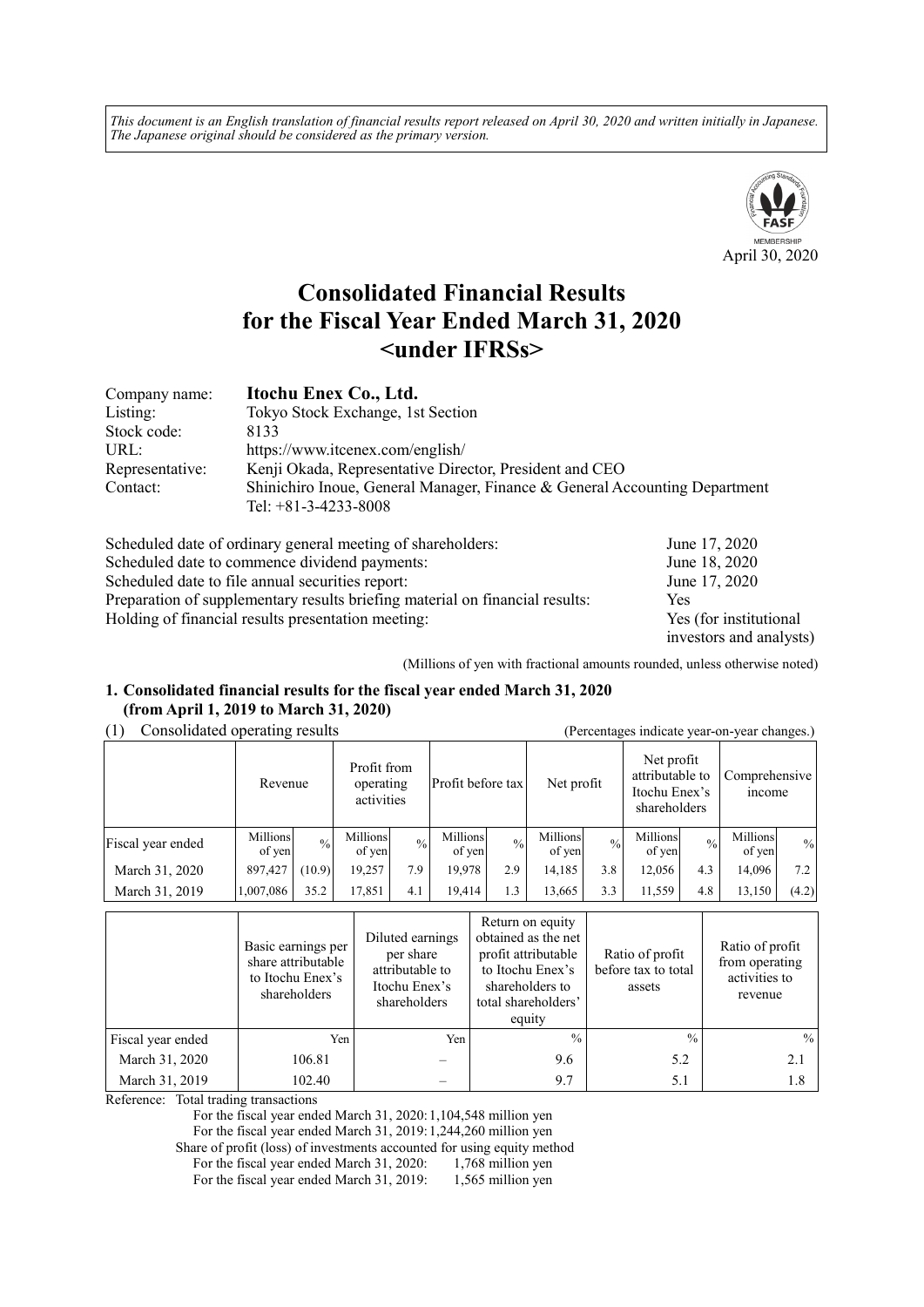Note: "Total trading transactions" are presented in accordance with the Japanese accounting practices.

|                | Total assets    | Total equity    | Total shareholders'<br>equity | Ratio of<br>shareholders'<br>equity to total<br>assets | Shareholders'<br>equity per share |
|----------------|-----------------|-----------------|-------------------------------|--------------------------------------------------------|-----------------------------------|
| As of          | Millions of yen | Millions of yen | Millions of yen               | $\frac{0}{0}$                                          | Yen I                             |
| March 31, 2020 | 387,657         | 151,884         | 128,333                       | 33.1                                                   | 1,136.89                          |
| March 31, 2019 | 374,373         | 144,566         | 122.290                       | 32.7                                                   | 1,083.37                          |

#### (2) Consolidated financial position

#### (3) Consolidated cash flows

|                   | Net cash flows from<br>(used in) operating<br>activities | Net cash flows from<br>(used in) investing<br>activities | Net cash flows from<br>(used in) financing<br>activities | Cash and cash<br>equivalents at end of<br>the period |
|-------------------|----------------------------------------------------------|----------------------------------------------------------|----------------------------------------------------------|------------------------------------------------------|
| Fiscal year ended | Millions of yen                                          | Millions of yen                                          | Millions of yen                                          | Millions of yen                                      |
| March 31, 2020    | 28,106                                                   | (1,411)                                                  | (26,196)                                                 | 19.243                                               |
| March 31, 2019    | 25,403                                                   | (13, 410)                                                | (15, 857)                                                | 18.725                                               |

#### **2. Cash dividends**

|                                                    |                          |                           |                          | Annual cash dividends per share |       |                                    |                                            | Ratio of total                                                                  |
|----------------------------------------------------|--------------------------|---------------------------|--------------------------|---------------------------------|-------|------------------------------------|--------------------------------------------|---------------------------------------------------------------------------------|
|                                                    | First<br>quarter-<br>end | Second<br>quarter-<br>end | Third<br>quarter-<br>end | Fiscal<br>year-end              | Total | Total cash<br>dividends<br>(Total) | Dividend<br>payout ratio<br>(Consolidated) | amount of<br>dividends to<br>total<br>shareholders'<br>equity<br>(Consolidated) |
| Fiscal year ended                                  | Yen                      | Yen                       | Yen                      | Yen                             | Yen   | Millions of yen                    | $\frac{0}{0}$                              | $\frac{0}{0}$                                                                   |
| March 31, 2019                                     | $\overline{\phantom{m}}$ | 20.00                     | $\equiv$                 | 22.00                           | 42.00 | 4,745                              | 41.0                                       | 4.0                                                                             |
| March 31, 2020                                     | $\qquad \qquad$          | 21.00                     | $\equiv$                 | 23.00                           | 44.00 | 4,971                              | 41.2                                       | 4.0                                                                             |
| Fiscal year ending<br>March 31, 2021<br>(Forecast) | -                        |                           |                          |                                 |       |                                    |                                            |                                                                                 |

Note: Cash dividends for the fiscal year ending March 31, 2021 have yet to be determined at this time.

#### **3. Consolidated earnings forecasts for the fiscal year ending March 31, 2021 (from April 1, 2020 to March 31, 2021)**

Consolidated earnings forecasts for the fiscal year ending March 31, 2021 have yet to be determined at this time given that it is not possible to reasonably calculate the potential impact of the novel coronavirus disease (COVID-19).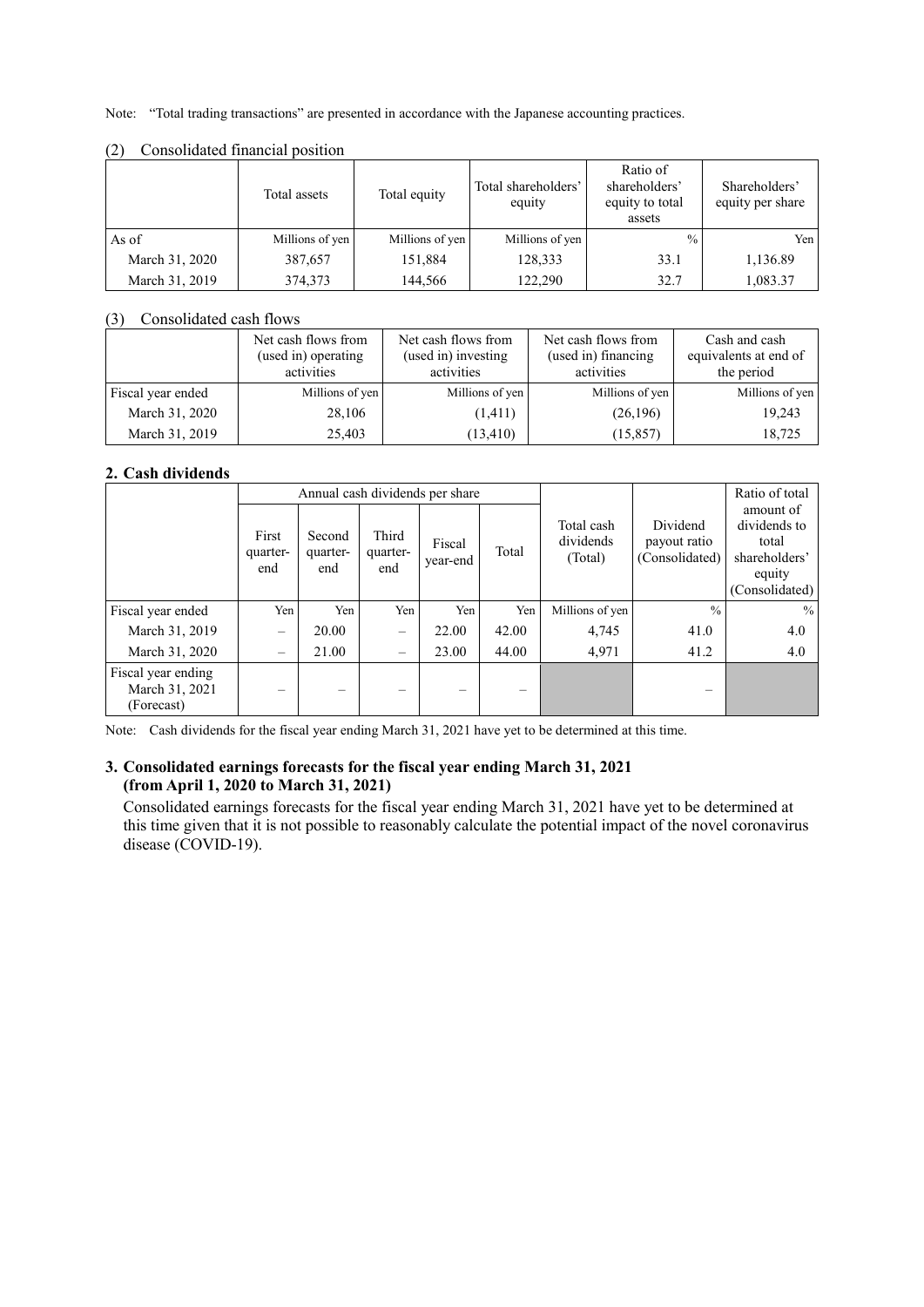#### **\* Notes**

- (1) Changes in significant subsidiaries during the period (changes in specified subsidiaries resulting in the change in scope of consolidation): None
- (2) Changes in accounting policies and changes in accounting estimates
	- a. Changes in accounting policies required by IFRSs: Yes
	- b. Changes in accounting policies other than the above: None
	- c. Changes in accounting estimates: None
	- (Note) For details, please refer to "3. Consolidated Financial Statements and Significant Notes Thereto, (5) Notes to Consolidated Financial Statements" on page 16 of the attached materials.
- (3) Number of issued shares (common stock)
	- a. Total number of issued shares at end of period (including treasury stock)

| As of March 31, 2020 | 116,881,106 shares |
|----------------------|--------------------|
| As of March 31, 2019 | 116,881,106 shares |

b. Number of treasury stock at end of period

| As of March $31,2020$  | 4,000,584 shares   |
|------------------------|--------------------|
| As of March $31, 2019$ | $4,002,462$ shares |

c. Average number of outstanding shares during period

| Fiscal year ended March 31, 2020 | 112,879,973 shares |
|----------------------------------|--------------------|
| Fiscal year ended March 31, 2019 | 112,878,838 shares |

\* Note on financial results

Total trading transactions decreased year on year due to the impact resulting from the decrease in sales volumes of domestic petroleum products and declining sales prices caused by a fall in the crude oil prices.

- \* Financial results reports are exempt from audit conducted by certified public accountants or an audit corporation.
- \* Proper use of earnings forecasts, and other special notes
	- (Caution regarding forward-looking statements and others)

The forecasts and other forward-looking statements in this report are based on information currently available to the Company and on certain assumptions deemed to be reasonable by the Company. Actual business and other results may significantly differ from these forecasts due to various factors.

Please refer to "1. Overview of Operating Results and Others, (1) Overview of Operating Results for the Fiscal Year Ended March 31, 2020" on page 2 of the attached materials for matters relating to earnings forecasts.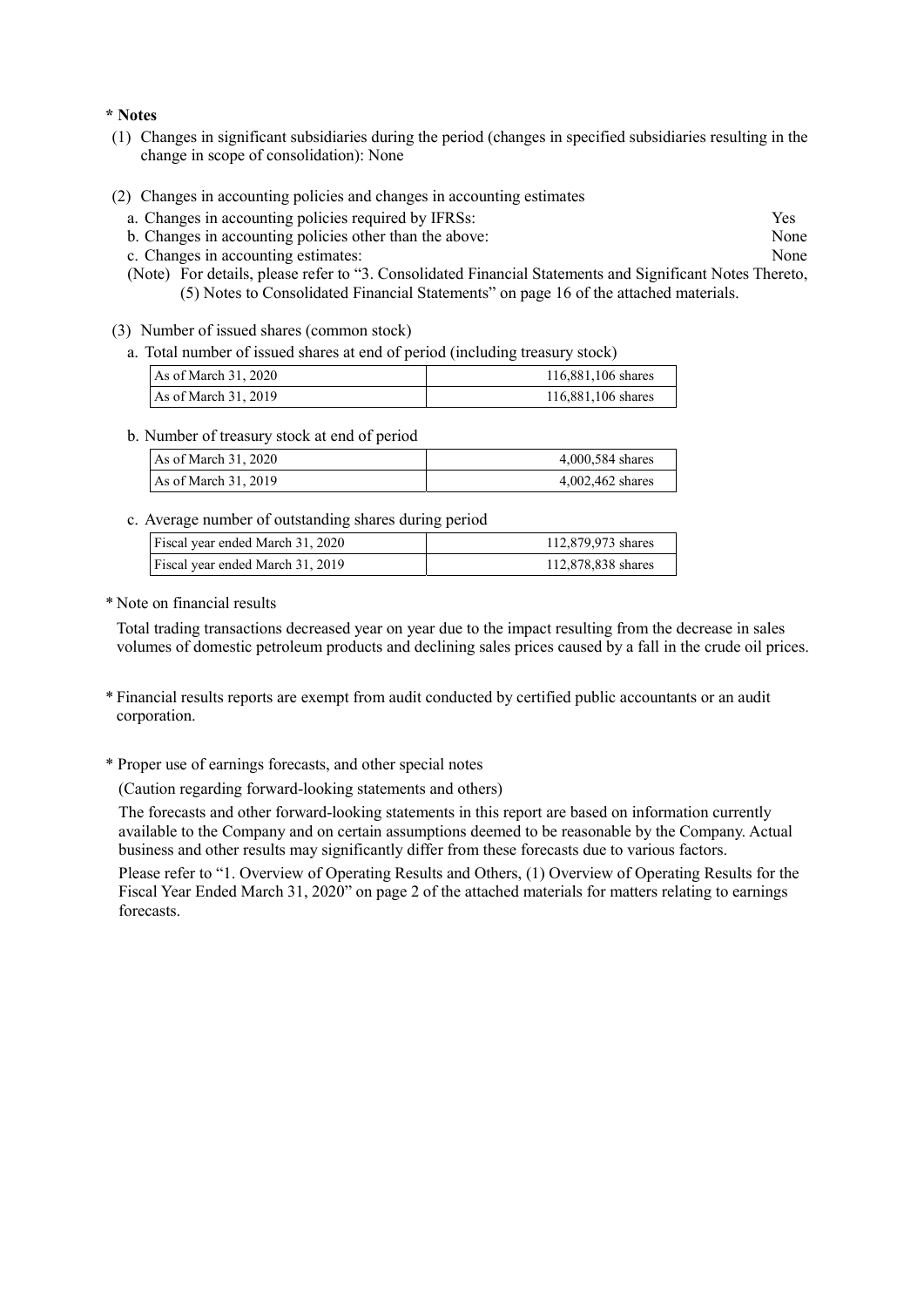#### **Contents of Attached Materials**

| (3) Profit Distribution Policy and Dividends for the Fiscal Years Ended March 31, 2020 and |  |
|--------------------------------------------------------------------------------------------|--|
|                                                                                            |  |
|                                                                                            |  |
|                                                                                            |  |
|                                                                                            |  |
|                                                                                            |  |
|                                                                                            |  |
|                                                                                            |  |
|                                                                                            |  |
| Notes on Uncertainties of Entity's Ability to Continue as Going Concern 16                 |  |
|                                                                                            |  |
|                                                                                            |  |
|                                                                                            |  |
|                                                                                            |  |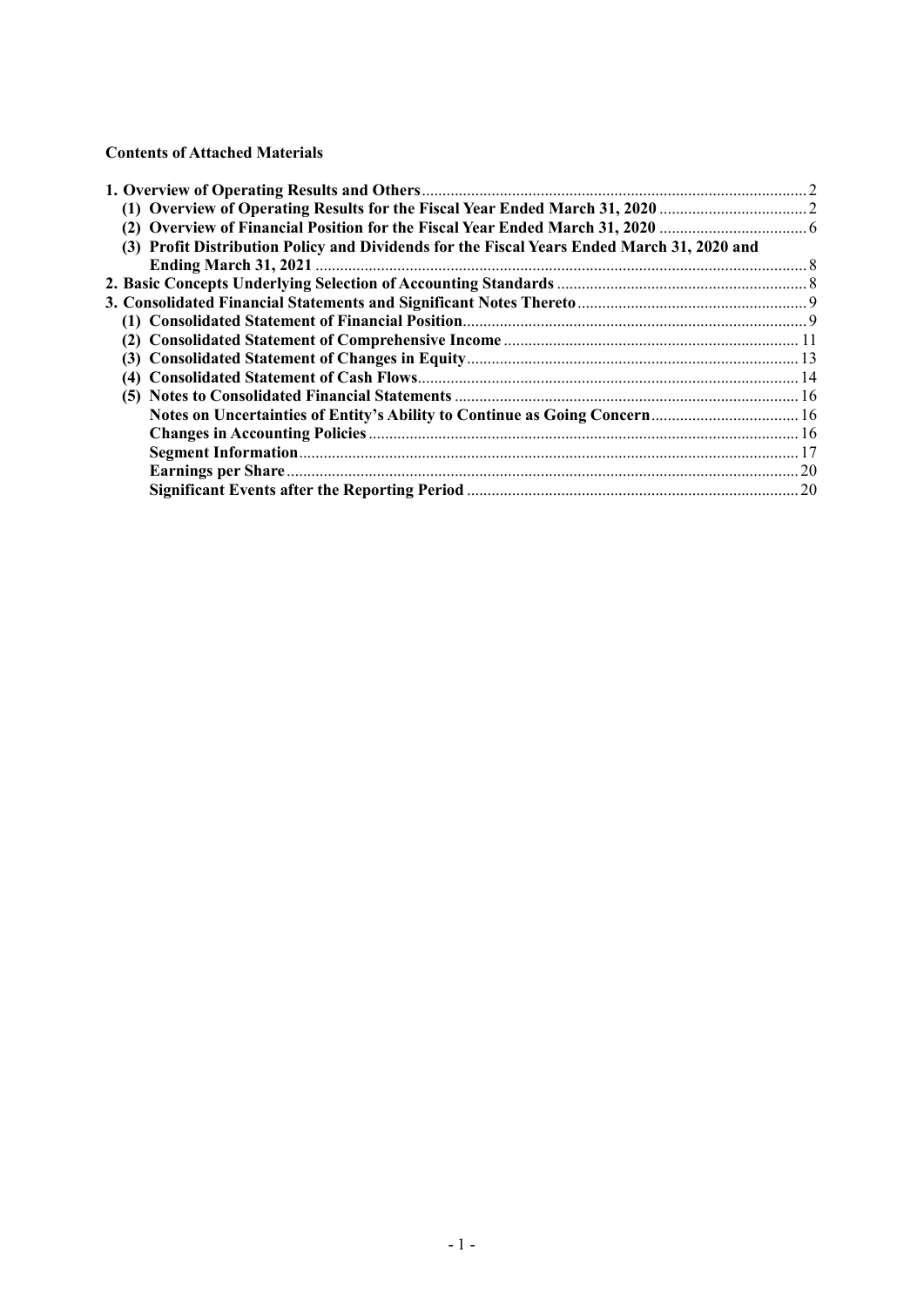## **1. Overview of Operating Results and Others**

### **(1) Overview of Operating Results for the Fiscal Year Ended March 31, 2020**

The Group has adopted IFRS 16 "Leases" (issued in January 2016; hereinafter, "IFRS 16") from the first quarter ended June 30, 2019. For the details of the impact of the adoption of IFRS 16, please refer to "3. Consolidated Financial Statements and Significant Notes Thereto, (5) Notes to Consolidated Financial Statements, Changes in Accounting Policies."

1) Results of operations

During the fiscal year ended March 31, 2020, the tone of the Japanese economy was one of moderate recovery. However, the outlook has continued to be uncertain due to uncertainties in overseas economies and geopolitical risk in the Middle Eastern regions. Furthermore, the worldwide spread of the novel coronavirus disease (COVID-19) since the beginning of the year has suddenly exacerbated the sense of stagnation in the domestic and foreign economy.

In addition, Japan's energy industry has been encountering drastically changing circumstances, particularly with respect to consolidation of major oil companies, market entry by companies from other industries as a result of Japan having fully liberalized retail power and city gas sales, alliances forged across industry lines, and mounting worldwide awareness of climate change.

In this environment, the Itochu Enex Group announced its two-year medium-term business plan "Moving 2020 Horizons" in April 2019, and has advanced its business based on the following basic policies:

Overview of medium-term business plan

1. Name of the plan: Moving 2020 Horizons



- 
- 

# 2. Period: Two years (FY2019 to FY2020)

- 3. Basic policy: *Promotion of Growth Strategies*
	- (1) Maintaining and deepening the revenue base: Create Group synergy and further cultivate customer base.
	- (2) Making inroads overseas and in peripheral fields: Proactively invest in overseas businesses and promote M&A of peripheral businesses.
	- (3) Creating new businesses: Promote environmental businesses and so on.

#### *Evolution of the Organizational Base*

- (1) Strengthening Group management: Advance consolidated management and construct effective governance management structures.
- (2) Human resource strategies for growth: Promote diversity and nurture global human resources.
- (3) Promoting innovation: Pursue more efficient operations in existing business and promote digital solutions.
- 4. Quantitative plan (FY2020):
	- (1) Net profit attributable to Itochu Enex's shareholders: ¥12.5 billion
	- (2) ROE: 9.0% or above
	- (3) Dividend payout ratio: 40% or above
	- (4) Planned investment (2-year total): ¥60.0 billion

\* Content with respect to the aforementioned medium-term business plan is current as of April 26, 2019, and accordingly does not account for the impact of the novel coronavirus disease (COVID-19). The Company intends to revise its medium-term business plan to factor in such effects.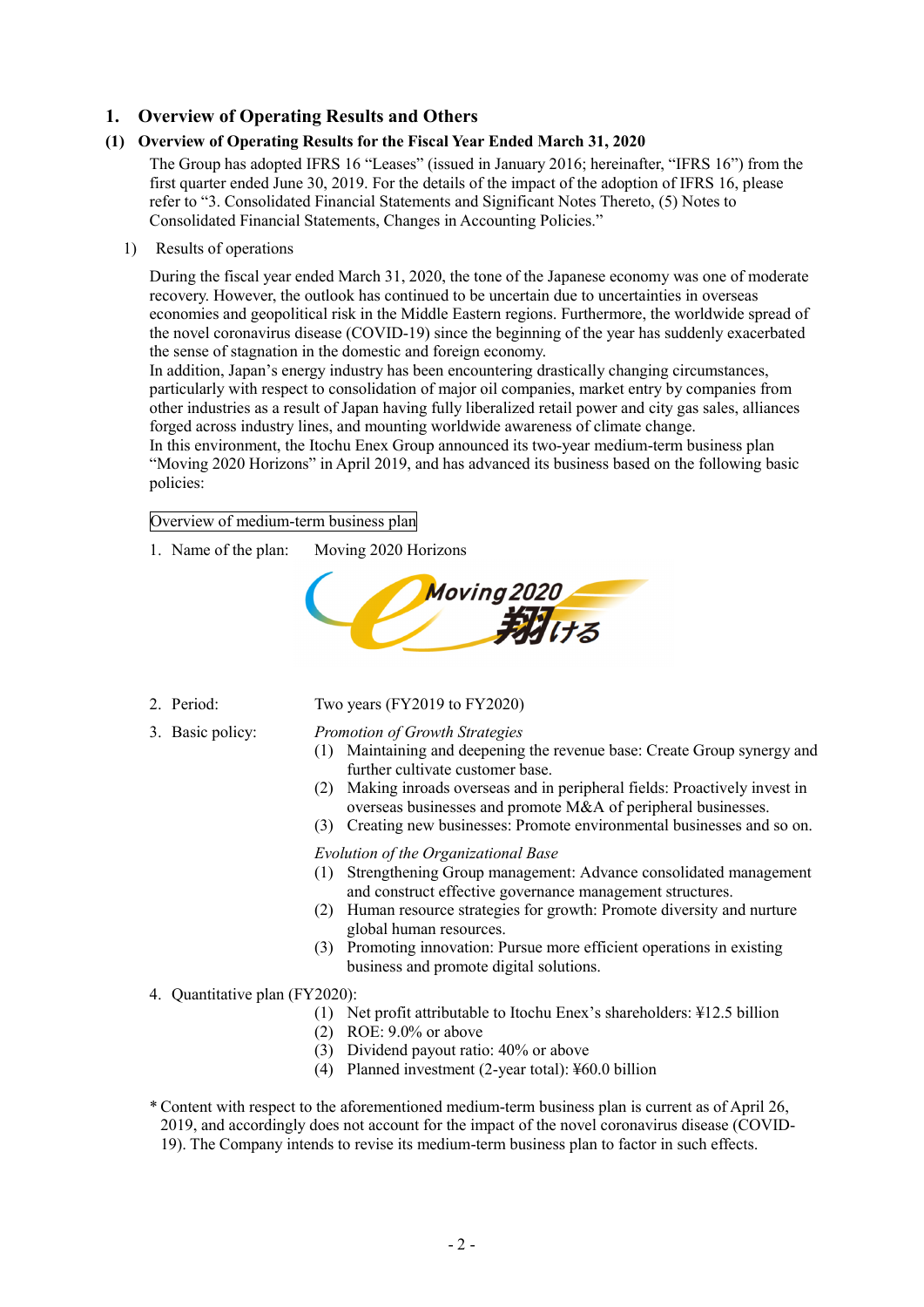| The operating results for the fiscar year ended material states are as follows: |                                     |                                     | (Millions of yen) |
|---------------------------------------------------------------------------------|-------------------------------------|-------------------------------------|-------------------|
|                                                                                 | Fiscal year ended<br>March 31, 2020 | Fiscal year ended<br>March 31, 2019 | Change            |
| Revenue                                                                         | 897,427                             | 1,007,086                           | (109, 659)        |
| Profit from operating activities                                                | 19,257                              | 17,851                              | 1,406             |
| Net profit attributable to Itochu Enex's shareholders                           | 12,056                              | 11,559                              | 497               |

The operating results for the fiscal year ended March 31, 2020 are as follows.

Revenue was ¥897,427 million (down 10.9% year on year), due mainly to the impact resulting from the decrease in sales volumes of domestic petroleum products and declining sales prices caused by a fall in the crude oil prices.

Profit from operating activities was ¥19,257 million (up 7.9% year on year), and net profit attributable to Itochu Enex's shareholders was ¥12,056 million (up 4.3% year on year). This was mainly due to increased profit margins in the electric power business of the Power & Utility Division. Net profit attributable to Itochu Enex's shareholders constituted a new record-high profit for a fifth consecutive year.

### 2) Results of operations by segment

Results of operations by segment are as follows. Following the reorganization of the Group carried out on April 1, 2019, the Mobility Life Department was included in the Life & Industrial Energy Division. In line with this, the classification of reportable segments has been changed to the Home-Life Division, Life & Industrial Energy Division and Power & Utility Division from the first quarter ended June 30, 2019.

In addition, following the reorganization of the Group carried out on October 1, 2019, the Life & Industrial Energy Division was reorganized into two divisions: the Car-Life Division and Industrial Business Division. In line with this, the classification of reportable segments has been changed to the Home-Life Division, Car-Life Division, Industrial Business Division and Power & Utility Division from the third quarter ended December 31, 2019.

For that reason, the year-on-year comparisons have been recalculated based on the reportable segments as they exist after the reorganization carried out on October 1, 2019.

| (Millions of yen)                                     |                                     |                                     |         |  |
|-------------------------------------------------------|-------------------------------------|-------------------------------------|---------|--|
|                                                       | Fiscal year ended<br>March 31, 2020 | Fiscal year ended<br>March 31, 2019 | Change  |  |
| Revenue                                               | 89,084                              | 94,350                              | (5,266) |  |
| <b>Profit from operating activities</b>               | 2,799                               | 3,555                               | (756)   |  |
| Net profit attributable to Itochu Enex's shareholders | 2,113                               | 3,068                               | (955)   |  |

 $\alpha$  and  $\alpha$ 

#### **Home-Life Division**

In the Home-Life Division during the fiscal year ended March 31, 2020, the number of customers under direct LP gas supply contracts slightly increased to approximately 551,000 from the end of the previous fiscal year due to restructuring such as the establishment of Itochu Enex Home-Life Shikoku Co., Ltd. in the Shikoku area. LP gas sales volume declined year on year due to the impact of a warm winter and lower demand for gas for automotive use caused by the increasing number of hybrid taxi vehicles.

Regarding sales of electricity for households, the division promoted the expansion of the customer base by focusing mainly LP gas customers. As a result, the number of supply contracts increased by around 17,000 for a total of approximately 98,000, compared with the end of the previous fiscal year.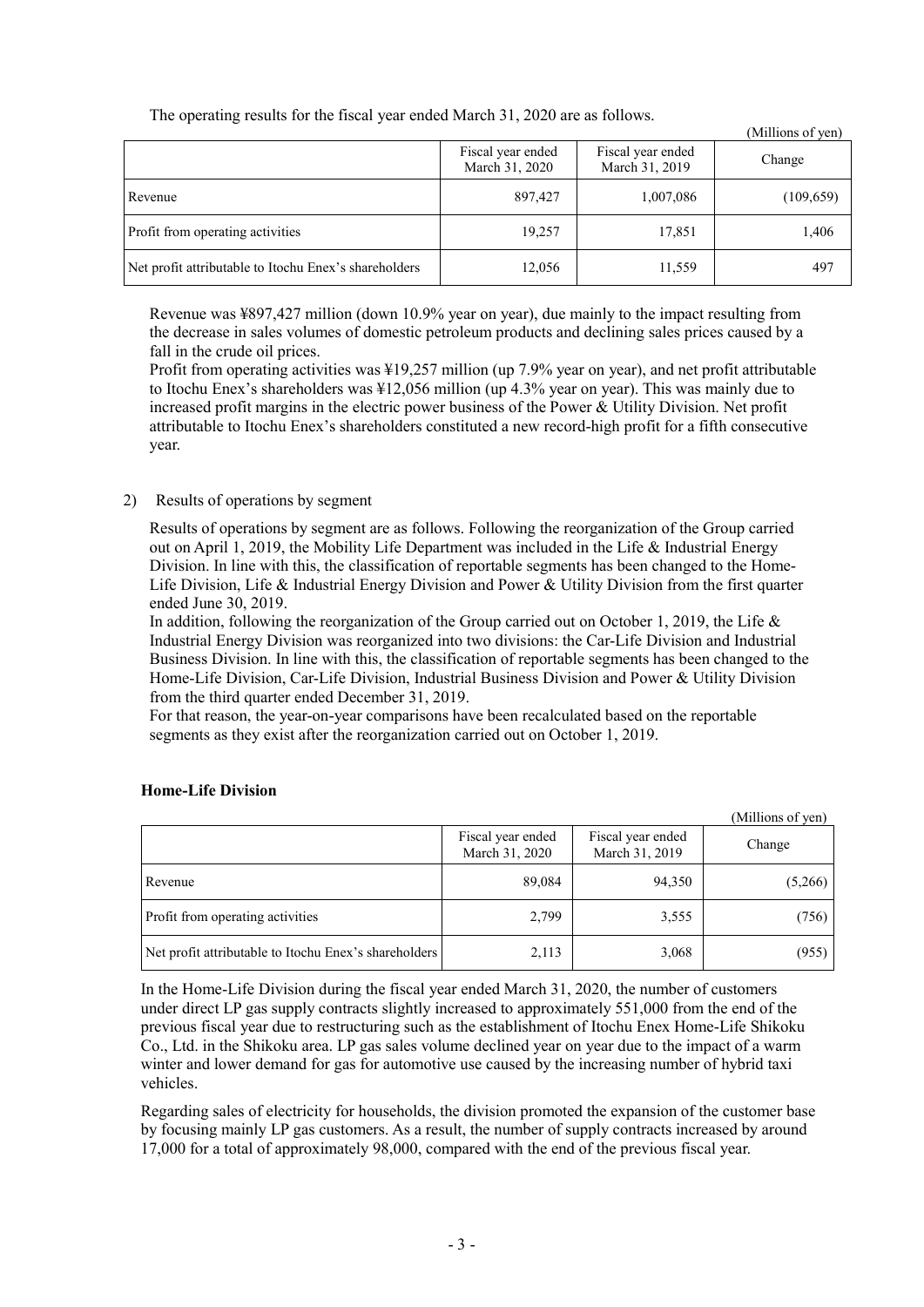In the industrial gas sales business, sales volumes posted year-on-year declines due to the decrease in the sales volume of hydrogen associated with a decline in the export of electronic components, and the lower sales of carbonic acid gas caused by a decrease in consumption at restaurants, etc., associated with the impact of the novel coronavirus disease (COVID-19).

As a result of these activities, the operating results for the fiscal year ended March 31, 2020 are as follows.

Revenue was ¥89,084 million (down 5.6% year on year), due mainly to the lower sales price caused by a fall in the import price and the decrease in the sales volume of LP gas associated with a warm winter.

Profit from operating activities was ¥2,799 million (down 21.3% year on year). This was due mainly to the decrease in the sales volume associated with a warm winter.

Net profit attributable to Itochu Enex's shareholders was ¥2,113 million (down 31.1% year on year). This was due mainly to a decrease in earnings of associates accounted for by the equity method as a result of the impact of inventories, etc. in relation to a fall in the LP gas import price.

#### **Car-Life Division**

|                                                       |                                     |                                     | (Millions of yen) |
|-------------------------------------------------------|-------------------------------------|-------------------------------------|-------------------|
|                                                       | Fiscal year ended<br>March 31, 2020 | Fiscal year ended<br>March 31, 2019 | Change            |
| Revenue                                               | 542,697                             | 624,329                             | (81, 632)         |
| Profit from operating activities                      | 8,239                               | 9,230                               | (991)             |
| Net profit attributable to Itochu Enex's shareholders | 4,584                               | 5,150                               | (566)             |

Looking at the Car-Life Division during the fiscal year ended March 31, 2020, in the Car-Life Stations (CS)\*1 business, the number of the CS was 1,704, a decrease of 62 from the end of the previous fiscal year. Sales volumes of petroleum products decreased year on year due to a decrease in the number of CS, increasing fuel efficiency of vehicles, and the impact of a warm winter. On the other hand, the retail market for petroleum products continued to see robust sales.

In the automotive business, our car dealer business subsidiary OSAKA CAR LIFE GROUP CO., LTD. experienced year-on-year decline in sales volume in reaction to the consumption tax hike and the impact of the novel coronavirus disease (COVID-19).

As a result of these activities, the operating results for the fiscal year ended March 31, 2020 are as follows.

Revenue was ¥542,697 million (down 13.1% year on year), due mainly to a decrease in sales volume of domestic petroleum products and declining sales prices caused by a fall in the crude oil prices.

Profit from operating activities was ¥8,239 million (down 10.7% year on year). Net profit attributable to Itochu Enex's shareholders was ¥4,584 million (down 11.0% year on year). This was mainly due to the decline in the number of vehicles sold in the car dealer business and the reaction to the temporary revenue recognized in the previous fiscal year.

\*1 Car-Life Stations: Car-Life Stations are service stations offering multiple services provided by the Company.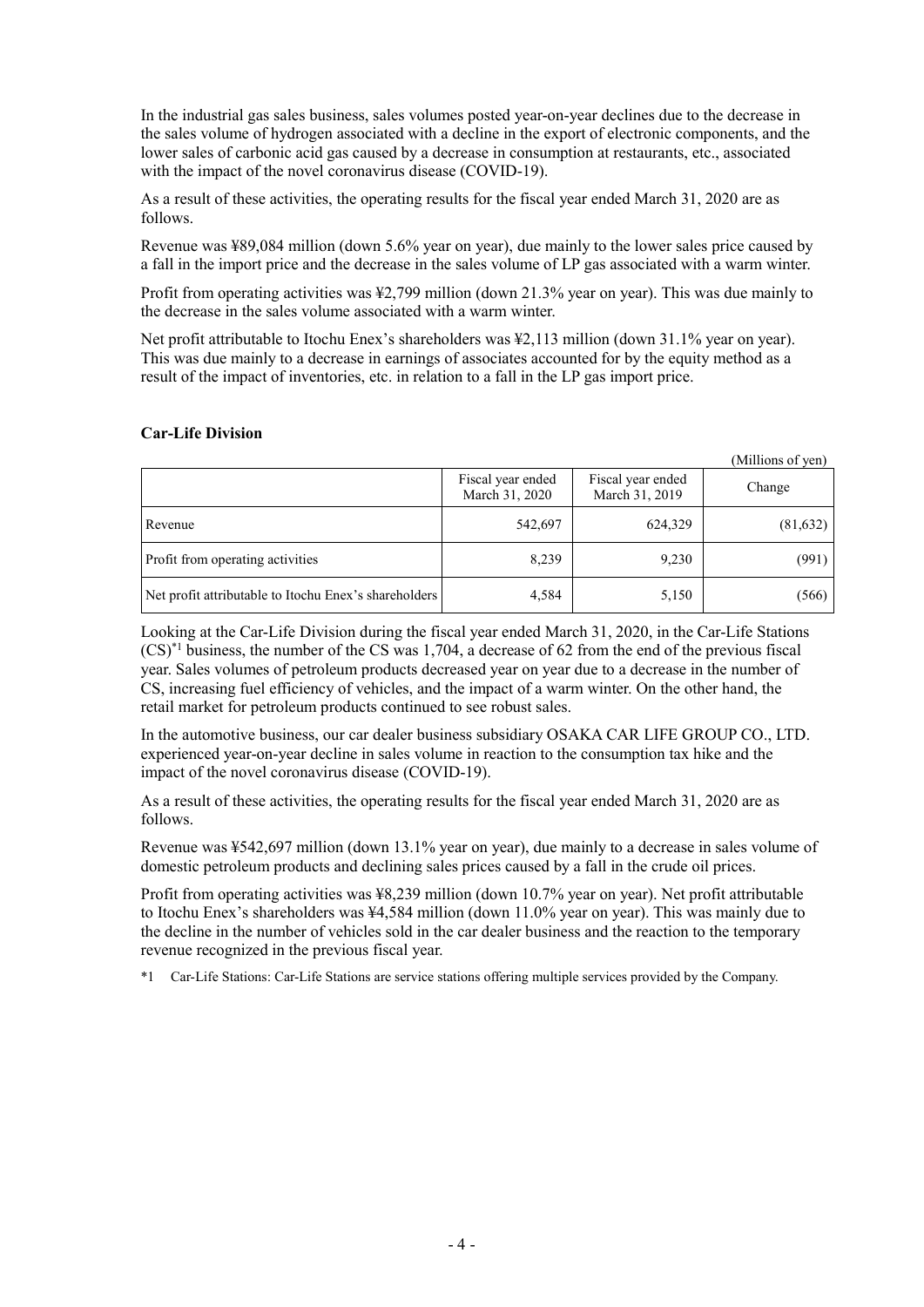#### **Industrial Business Division**

|                                                       |                                     |                                     | (Millions of yen) |
|-------------------------------------------------------|-------------------------------------|-------------------------------------|-------------------|
|                                                       | Fiscal year ended<br>March 31, 2020 | Fiscal year ended<br>March 31, 2019 | Change            |
| Revenue                                               | 175,154                             | 194,948                             | (19,794)          |
| Profit from operating activities                      | 2,810                               | 2,449                               | 361               |
| Net profit attributable to Itochu Enex's shareholders | 1,977                               | 1,705                               | 272               |

Looking at the Industrial Business Division during the fiscal year ended March 31, 2020, in the industrial petroleum product sales business, sales volumes decreased year on year, mainly due to the impact of a decline in domestic demand for petroleum products driven by a transition to low-carbon energy.

In the asphalt sales business, sales were steady, and sales volumes rose year on year.

In the marine fuel sales business, as a result of expanding transactions including starting to supply new shipping routes, domestic sales volumes rose year on year.

As a result of these activities, the operating results for the fiscal year ended March 31, 2020 are as follows.

Revenue was ¥175,154 million (down 10.2% year on year), due mainly to a decrease in sales volume of industrial petroleum products and declining sales prices caused by a fall in the crude oil prices.

Profit from operating activities was ¥2,810 million (up 14.7% year on year). Net profit attributable to Itochu Enex's shareholders was ¥1,977 million (up 16.0% year on year). This was mainly due to an increase in sales volume for asphalt and marine fuel in Japan.

|                                                       |                                     |                                     | (Millions of yen) |
|-------------------------------------------------------|-------------------------------------|-------------------------------------|-------------------|
|                                                       | Fiscal year ended<br>March 31, 2020 | Fiscal year ended<br>March 31, 2019 | Change            |
| Revenue                                               | 90,492                              | 93,459                              | (2,967)           |
| Profit from operating activities                      | 5,825                               | 2,728                               | 3,097             |
| Net profit attributable to Itochu Enex's shareholders | 3,537                               | 1,970                               | 1,567             |

#### **Power & Utility Division**

Looking at the Power & Utility Division during the fiscal year ended March 31, 2020, retail electricity sales volumes decreased year on year due to a downturn in large, high-voltage power contracts for business users, despite an increase in volume of low-voltage power sales to households.

In the heat supply business<sup>\*2</sup>, demand for heat decreased year on year due to lower summer temperatures than in the previous fiscal year.

As a result of these activities, the operating results for the fiscal year ended March 31, 2020 are as follows.

Revenue was ¥90,492 million (down 3.2% year on year) due mainly to the decline in volume of highvoltage power sales in the areas of sales and supply/demand management in the electric power business.

Profit from operating activities was ¥5,825 million (up 113.5% year on year). Net profit attributable to Itochu Enex's shareholders was ¥3,537 million (up 79.5% year on year). This was mainly due to an increase in profit margins in the electric power business with a stable electricity procurement.

\*2 Heat supply business: The heat supply business supplies cold and hot water for air conditioning to multiple office buildings and other buildings from a heat source plant using pipes.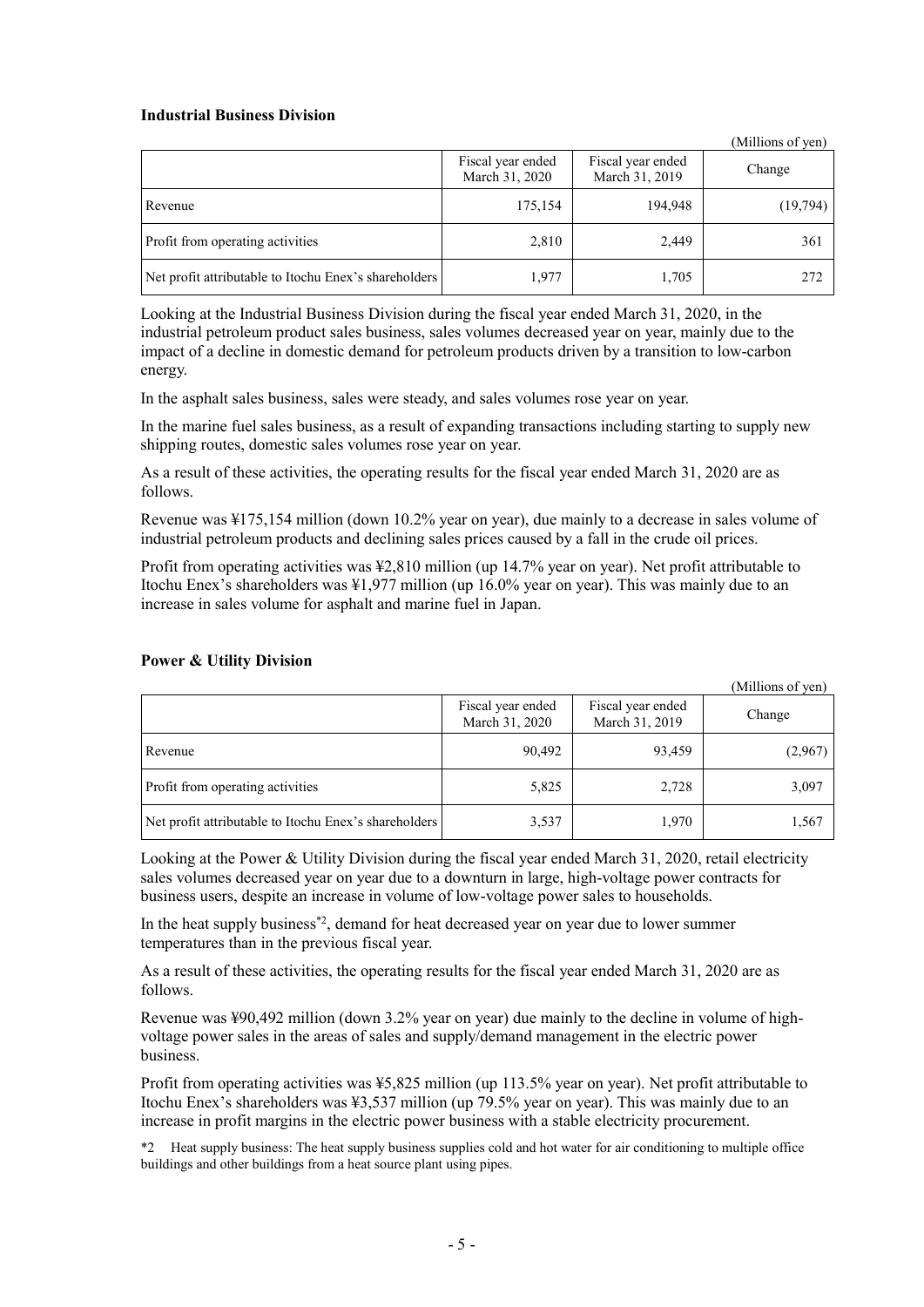3) Forecasts of consolidated financial results for the fiscal year ending March 31, 2021

In the forecasts of consolidated financial results for the fiscal year ending March 31, 2021, we are encountering a rapidly mounting sense of uncertainty looking forward given a current situation where future trends are difficult to predict. This comes amid developments such as stagnating economic activity and a slowdown in investment brought about by the worldwide spread of the novel coronavirus disease (COVID-19), as well as sluggish consumer spending brought about by continuation of voluntary stay-at-home directives. Even in the energy sector, there is ongoing impact on energy consumption as demand in the industrial sector has declined due to the lower production. Given such circumstances, there is currently much uncertainty concerning the impact on earnings and we have determined that it is difficult to calculate reasonable earnings forecast for the fiscal year ending March 31, 2021 so we have left it pending. We will promptly make an announcement when we are in a position to calculate the earnings forecast.

## **(2) Overview of Financial Position for the Fiscal Year Ended March 31, 2020**

1) Analysis of assets, liabilities, equity and cash flows

#### **Assets, liabilities and equity**

|                   | As of March 31, 2020 | As of March 31, 2019 | (Millions 01 yen)<br>Change |
|-------------------|----------------------|----------------------|-----------------------------|
| Total assets      | 387,657              | 374,373              | 13,284                      |
| Total liabilities | 235,773              | 229,807              | 5,966                       |
| Total equity      | 151,884              | 144,566              | 7,318                       |

 $\alpha$  and  $\beta$ 

Total assets amounted to ¥387,657 million as of March 31, 2020, an increase of ¥13,284 million from March 31, 2019. This increase mainly reflected an increase in property, plant and equipment of ¥45,271 million with the application of IFRS 16. Total liabilities amounted to ¥235,773 million, an increase of ¥5,966 million from March 31, 2019, mainly due to an increase in lease liabilities of ¥51,163 million with the application of IFRS 16. Total equity totaled ¥151,884 million, an increase of ¥7,318 million from March 31, 2019, due to factors including an increase of ¥12,056 million from net profit attributable to Itochu Enex's shareholders, a decrease of ¥5,278 million by payment of cash dividends and a decrease of ¥1,535 million with the application of IFRS 16.

We consequently ended the fiscal year with a ratio of shareholders' equity to total assets of 33.1%.

#### **Cash flows**

The group has set goals in FY 2020 of net profit attributable to Itochu Enex's shareholders of ¥12.5 billion and ROE of 9.0% or above. Using the cash flow generated from our core businesses, we are proactively investing in new businesses. Going forward, while further evolving group management and creating a balanced asset portfolio, we will build a system that can create synergies among our businesses.

The spread of the novel coronavirus disease (COVID-19) does not substantially affect cash flow for the current fiscal year. With respect to financing capacity for the time being, we have sufficiently secured account overdraft facilities and commercial paper issuance facilities, in addition to maintaining ample cash and cash equivalents. Moreover, we are essentially free of debt amid a situation where we have maintained healthy levels of debt thus far, which is currently reflected by our net debt-equity ratio (net DER) of 0.05 times.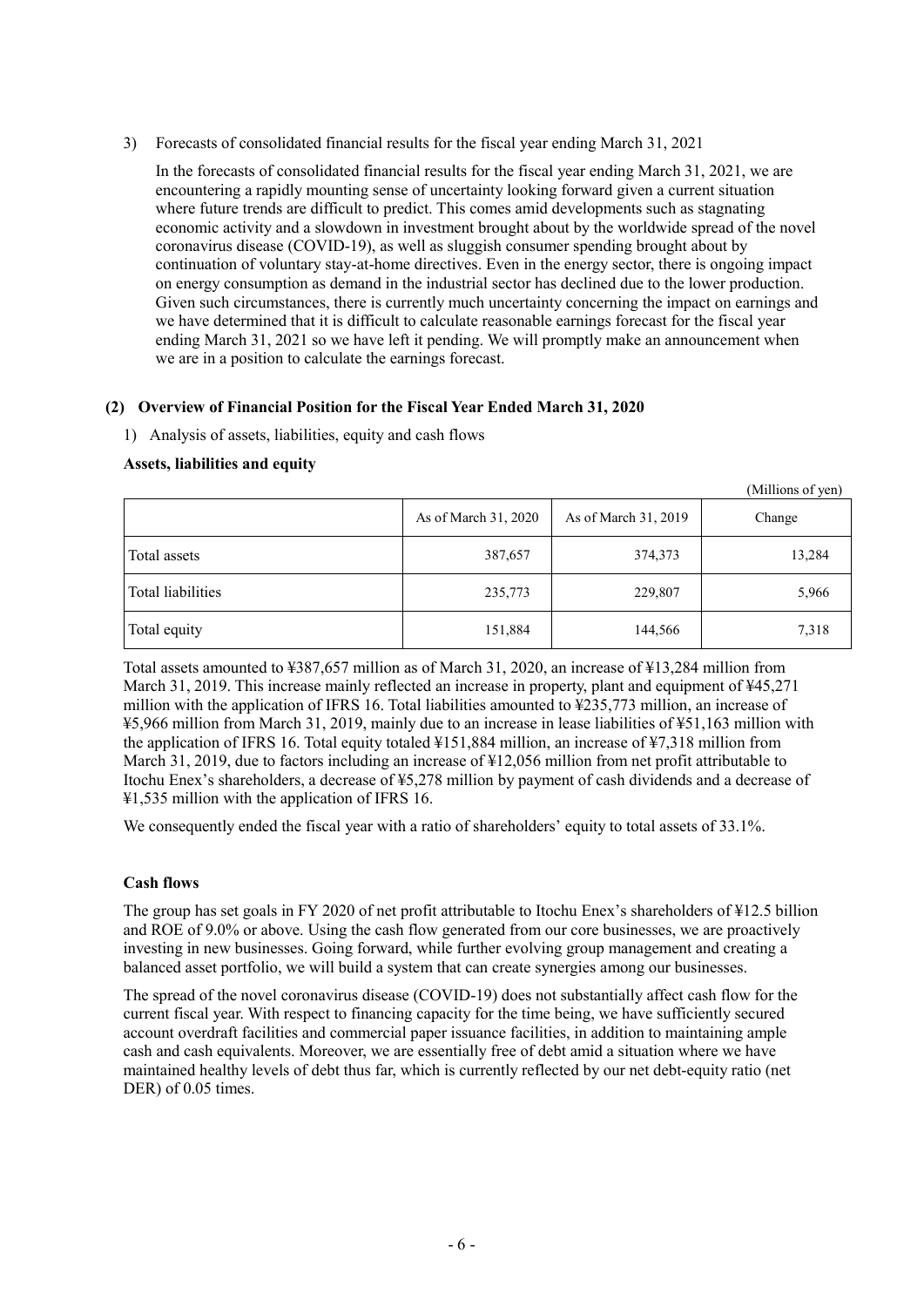|                                                                 |                                     |                                     | (Millions of yen) |
|-----------------------------------------------------------------|-------------------------------------|-------------------------------------|-------------------|
|                                                                 | Fiscal year ended<br>March 31, 2020 | Fiscal year ended<br>March 31, 2019 | Change            |
| Cash flows from operating activities                            | 28,106                              | 25,403                              | 2,703             |
| Cash flows from investing activities                            | (1,411)                             | (13, 410)                           | 11,999            |
| [Free cash flows]                                               | [26,695]                            | [11,993]                            | [14, 702]         |
| Cash flows from financing activities                            | (26, 196)                           | (15, 857)                           | (10,339)          |
| Net increase in cash and cash equivalents                       | 499                                 | (3,864)                             | 4,363             |
| Effect of exchange rate changes on cash and cash<br>equivalents | 19                                  | 16                                  | 3                 |
| Cash and cash equivalents at the end of the<br>period           | 19,243                              | 18,725                              | 518               |

Cash and cash equivalents (net cash) totaled  $\frac{1}{2}19,243$  million as of March 31, 2020, up  $\frac{1}{2}518$  million from March 31, 2019.

#### *Cash flows from operating activities*

|                                       |                                     |                                     | (Millions of yen) |
|---------------------------------------|-------------------------------------|-------------------------------------|-------------------|
|                                       | Fiscal year ended<br>March 31, 2020 | Fiscal year ended<br>March 31, 2019 | Change            |
| Cash flows from operating activities  | 28,106                              | 25,403                              | 2,703             |
| Changes in working capital and others | (8,399)                             | 6,082                               | (14, 481)         |
| Real operating cash flow*             | 36,505                              | 19,321                              | 17,184            |

\*Real operating cash flow excludes working capital, etc. from cash flows from operating activities.

Operating activities provided net cash of ¥28,106 million. Major items included profit before tax of ¥19,978 million, depreciation and amortization of ¥19,580 million, and an increase in funds required for trading of ¥9,539 million. Net cash provided increased ¥2,703 million year on year. Moreover, real operating cash flow also increased year on year, even after excluding special factors such as an increase of ¥9,152 million due to the application of IFRS 16 and income taxes refund of ¥2,533 million.

#### *Cash flows from investing activities*

The Group has always made investments with an awareness of capital efficiency based on our investment strategy. In the two years from FY2019 to FY2020, we are planning investments of ¥20,000 million in maintaining and deepening our important revenue base that generates cash flow, as well as ¥40,000 million in overseas and peripheral fields and new businesses centered on the Power & Utility Division. Proactively investing the cash flow generated from our core businesses in new businesses has resulted in ¥1,411 million in funds used for investing activities. Cash used included purchase of investments (including investments accounted for by the equity method) of  $\frac{1}{2}2.825$  million, mainly in the Power & Utility Division, acquisition of subsidiaries of ¥5,566 million, and payments for purchase of property, plant and equipment and investment property of ¥11,941 million. Meanwhile, cash provided included proceeds from sales and redemption of investments (including investments accounted for by the equity method) of ¥5,201 million and decrease in deposits paid of ¥8,979 million. Net cash used decreased ¥11,999 million year on year.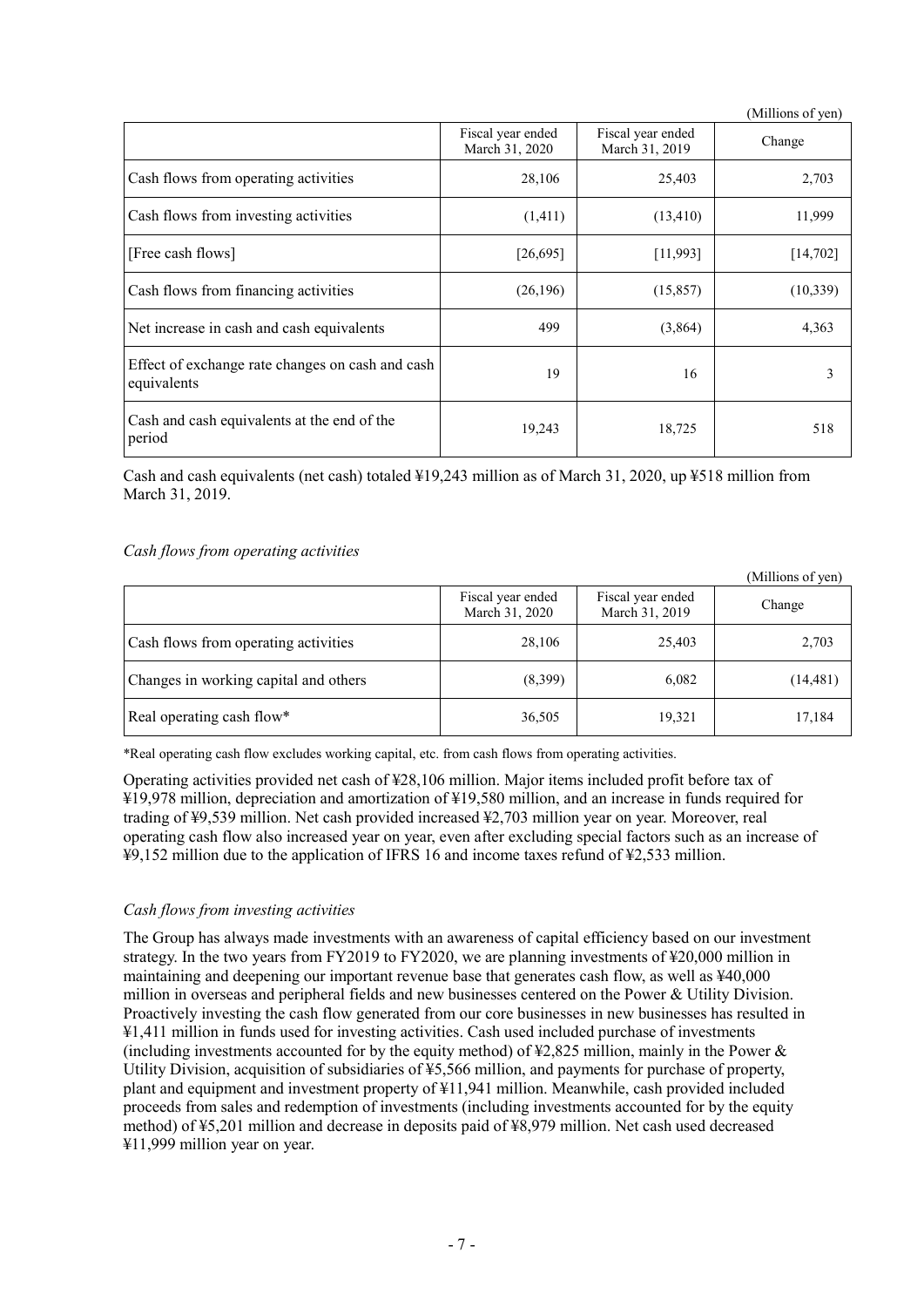#### *Cash flows from financing activities*

The Group aims to streamline Group-wide financing activities to enhance our corporate value. Enhancing Group-wide financial management through the introduction of our Group Financial System\* resulted in ¥26,196 million in funds used for financing activities. Major items included repayments of bonds and borrowings of ¥8,381 million, repayments of lease liabilities of ¥10,804 million, and cash dividends paid to Itochu Enex's shareholders of ¥4,859 million. Net cash used increased ¥10,339 million year on year.

\*The Group Financial System streamlines fund management and procurement costs by sharing funds within the Group.

#### 2) Cash flow indicators

| Fiscal year ended March 31,                                              | 2018 | 2019 | 2020 |
|--------------------------------------------------------------------------|------|------|------|
| Ratio of shareholders' equity to total assets $(\%)$                     | 30.3 | 32.7 | 33.1 |
| Ratio of shareholders' equity to total assets at market<br>value $(\% )$ | 29.5 | 26.9 | 24.6 |
| Ratio of cash flow to interest-bearing debt (years)                      | 1.8  | 13   | 0.9  |
| Interest-coverage ratio (times)                                          | 27.8 | 30.3 | 25.0 |

Ratio of shareholders' equity to total assets: Total shareholders' equity / Total assets

Ratio of shareholders' equity to total assets at market value: Market capitalization / Total assets Ratio of cash flow to interest-bearing debt: Interest-bearing debt / Cash flow

Interest-coverage ratio: Cash flow / Interest expense

(Note 1.) All of the above ratios were calculated using consolidated financial statement data.

- (Note 2.) Market capitalization was calculated by multiplying the fiscal-year-end closing share price by the number of shares outstanding at fiscal year-end (net of treasury stock).
- (Note 3.) "Cash flow" is "Cash provided by (used in) operating activities" on the Consolidated Statement of Cash Flows.
- (Note 4.) Interest-bearing debt is all debt, of the debt carried on the Consolidated Statement of Financial Position, on which interest is payable.

#### **(3) Profit Distribution Policy and Dividends for the Fiscal Years Ended March 31, 2020 and Ending March 31, 2021**

In terms of shareholder returns, we aim to maintain a consolidated dividend payout ratio of at least 40% in accord with our policy of paying stable dividends on an ongoing basis while maintaining sustained business growth.

For the fiscal year ended March 31, 2020, we plan to pay a year-end dividend of ¥23 per share. Meanwhile, our cash dividend forecast for the next fiscal year has yet to be determined given that our financial results outlook remains unclear at this time. However, we intend to promptly disclose the cash dividend forecast for the next fiscal year together with our full-year earnings forecasts as soon as our earnings outlook becomes available.

With respect to internally retained funds, our basic policy is to use such funds to invest in our business to strengthen our operating foundation and further increase earnings.

#### **2. Basic Concepts Underlying Selection of Accounting Standards**

The Itochu Enex Group adopted IFRS (International Financial Reporting Standards) from the fiscal year ended March 31, 2014, in order to improve international comparability and the convenience of financial information in capital markets.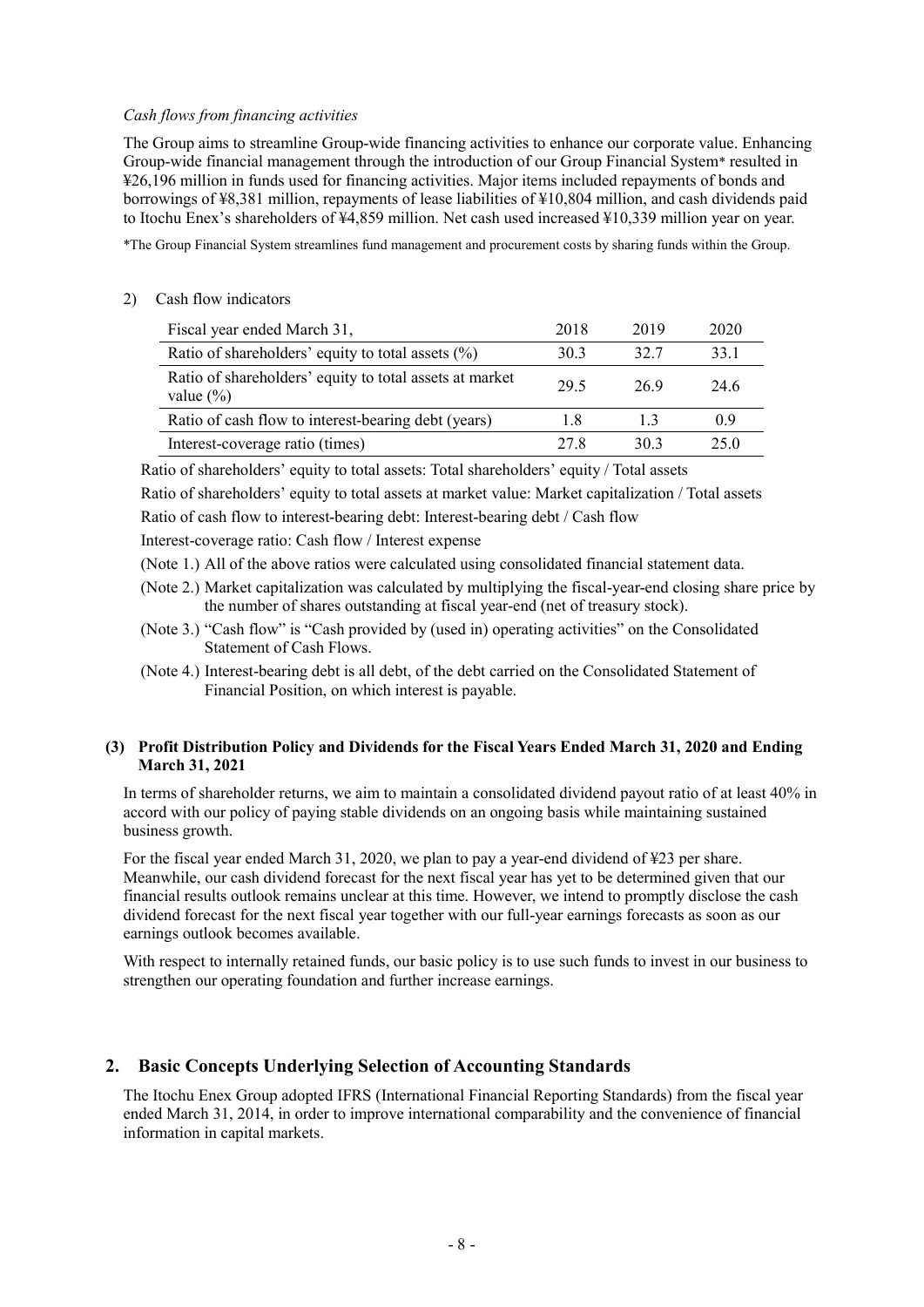# **3. Consolidated Financial Statements and Significant Notes Thereto**

# **(1) Consolidated Statement of Financial Position**

|                                                     |                | (Millions of yen) |
|-----------------------------------------------------|----------------|-------------------|
|                                                     | As of          | As of             |
|                                                     | March 31, 2019 | March 31, 2020    |
| <b>ASSETS</b>                                       |                |                   |
| Current assets                                      |                |                   |
| Cash and cash equivalents                           | 18,725         | 19,243            |
| Trade receivables                                   | 106,165        | 86,911            |
| Other current financial assets                      | 36,034         | 28,095            |
| Inventories                                         | 33,053         | 24,263            |
| Income taxes receivable                             | 2,533          | 98                |
| Trade advances paid                                 | 111            | 128               |
| Other current assets                                | 3,154          | 2,502             |
| Total current assets                                | 199,775        | 161,240           |
| Non-current assets                                  |                |                   |
| Investments accounted for by the equity method      | 29,441         | 31,583            |
| Other investments                                   | 4,186          | 3,860             |
| Non-current financial assets other than investments | 11,292         | 11,942            |
| Property, plant and equipment                       | 87,599         | 132,870           |
| Investment property                                 | 9,819          | 13,147            |
| Goodwill                                            | 521            | 521               |
| Intangible assets                                   | 20,091         | 20,005            |
| Deferred tax assets                                 | 9,913          | 10,374            |
| Other non-current assets                            | 1,736          | 2,115             |
| Total non-current assets                            | 174,598        | 226,417           |
| Total assets                                        | 374,373        | 387,657           |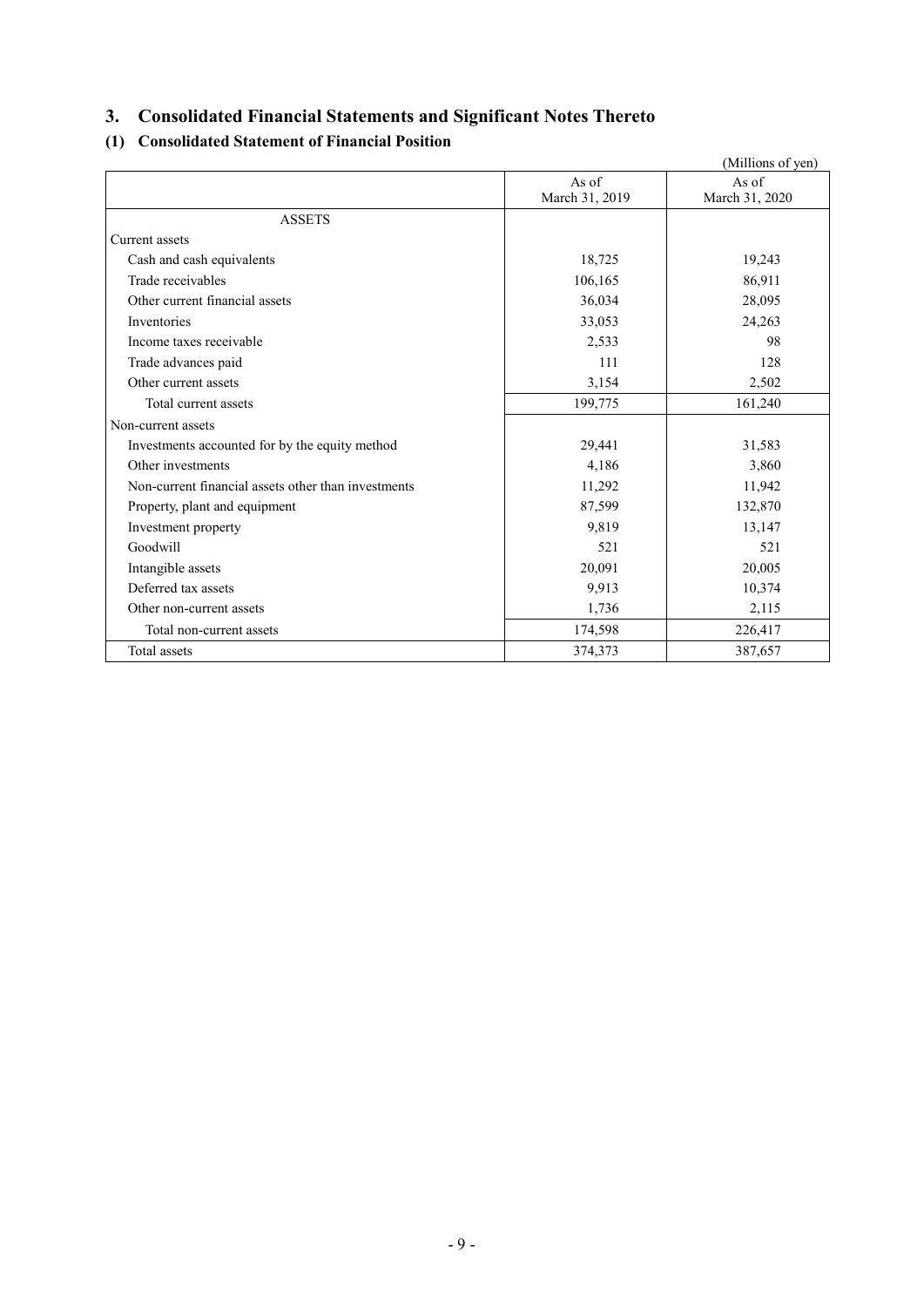|                                               |                         | (Millions of yen)       |
|-----------------------------------------------|-------------------------|-------------------------|
|                                               | As of<br>March 31, 2019 | As of<br>March 31, 2020 |
| <b>LIABILITIES AND EQUITY</b>                 |                         |                         |
| <b>Current</b> liabilities                    |                         |                         |
| Short-term bonds and borrowings               | 11,217                  | 7,024                   |
| Trade payables                                | 121,677                 | 83,936                  |
| Lease liabilities                             |                         | 9,591                   |
| Other current financial liabilities           | 7,905                   | 6,216                   |
| Income taxes payable                          | 3,193                   | 4,172                   |
| Advances from customers                       | 9,651                   | 9,437                   |
| Other current liabilities                     | 11,820                  | 12,848                  |
| Total current liabilities                     | 165,463                 | 133,224                 |
| Non-current liabilities                       |                         |                         |
| Non-current bonds and borrowings              | 22,893                  | 18,156                  |
| Lease liabilities                             |                         | 52,713                  |
| Other non-current financial liabilities       | 23,531                  | 14,225                  |
| Non-current liabilities for employee benefits | 9,936                   | 10,335                  |
| Deferred tax liabilities                      | 2,287                   | 1,721                   |
| Provisions                                    | 5,462                   | 5,255                   |
| Other non-current liabilities                 | 235                     | 144                     |
| Total non-current liabilities                 | 64,344                  | 102,549                 |
| <b>Total liabilities</b>                      | 229,807                 | 235,773                 |
| Equity                                        |                         |                         |
| Common stock                                  | 19,878                  | 19,878                  |
| Capital surplus                               | 18,922                  | 18,934                  |
| Retained earnings                             | 86,769                  | 92,761                  |
| Other components of equity                    | (1,406)                 | (1,370)                 |
| Treasury stock                                | (1, 873)                | (1,870)                 |
| Total shareholders' equity                    | 122,290                 | 128,333                 |
| Non-controlling interests                     | 22,276                  | 23,551                  |
| Total equity                                  | 144,566                 | 151,884                 |
| Total liabilities and equity                  | 374,373                 | 387,657                 |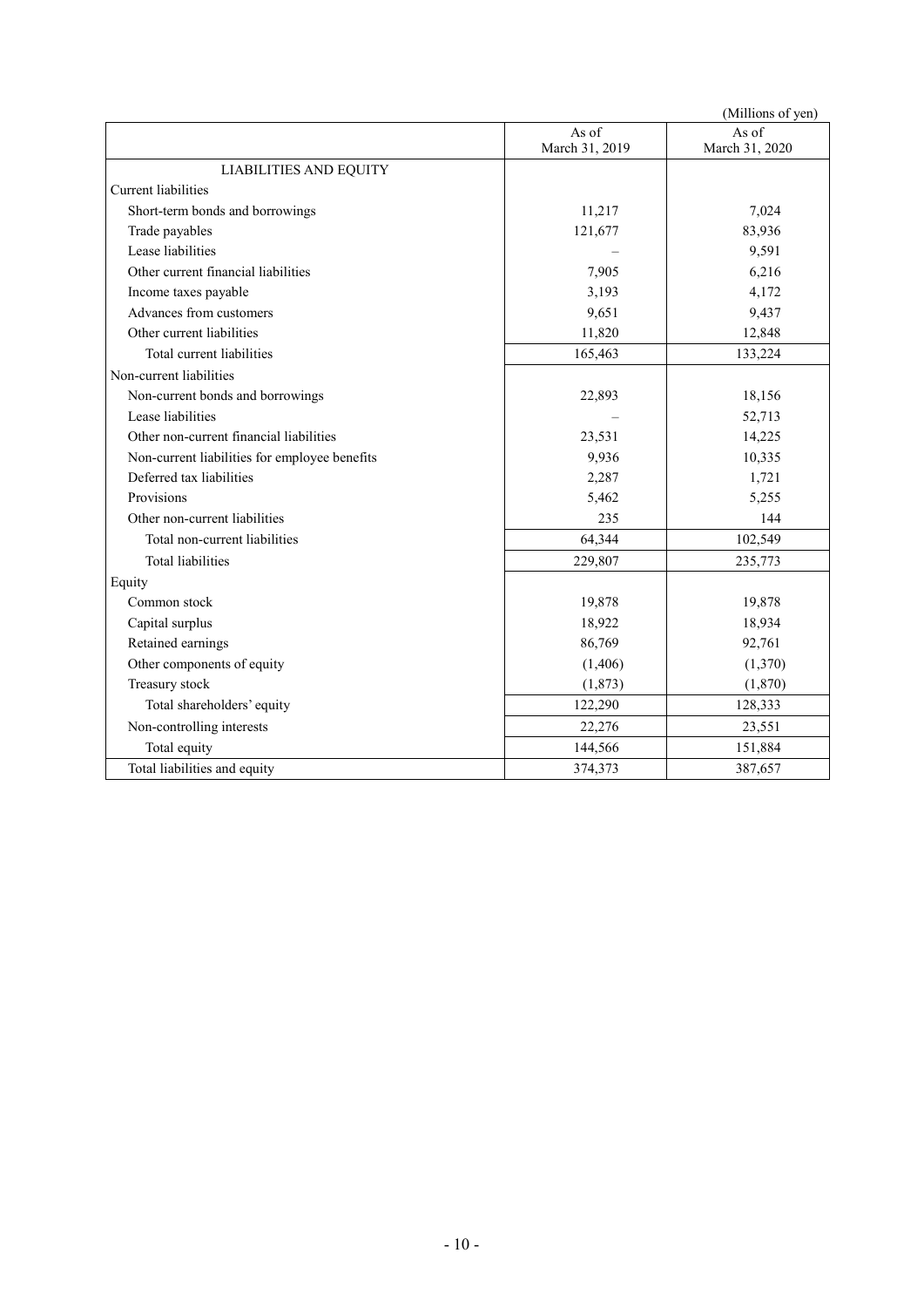# **(2) Consolidated Statement of Comprehensive Income**

|                                                                   |                   | (Millions of yen) |
|-------------------------------------------------------------------|-------------------|-------------------|
|                                                                   | Fiscal year ended | Fiscal year ended |
|                                                                   | March 31, 2019    | March 31, 2020    |
| Revenue                                                           | 1,007,086         | 897,427           |
| Cost of sales                                                     | (922, 876)        | (811,009)         |
| Gross profit                                                      | 84,210            | 86,418            |
| Other income and expense                                          |                   |                   |
| Selling, general and administrative expenses                      | (67,318)          | (68, 858)         |
| Loss from tangible assets, intangible assets and goodwill         | (241)             | (428)             |
| $Other-net$                                                       | 1,200             | 2,125             |
| Total other income and expense                                    | (66, 359)         | (67, 161)         |
| Profit from operating activities                                  | 17,851            | 19,257            |
| Financial income and costs                                        |                   |                   |
| Interest income                                                   | 83                | 58                |
| Dividends received                                                | 66                | 103               |
| Interest expense                                                  | (906)             | (1,126)           |
| Other financial income and costs – net                            | 755               | (82)              |
| Total financial income and costs                                  | (2)               | (1,047)           |
| Share of profit of investments accounted for by the equity method | 1,565             | 1,768             |
| Profit before tax                                                 | 19,414            | 19,978            |
| Income tax expense                                                | (5,749)           | (5,793)           |
| Net profit                                                        | 13,665            | 14,185            |
| Net profit attributable to:                                       |                   |                   |
| Net profit attributable to Itochu Enex's shareholders             | 11,559            | 12,056            |
| Net profit attributable to non-controlling interests              | 2,106             | 2,129             |
| Total                                                             | 13,665            | 14,185            |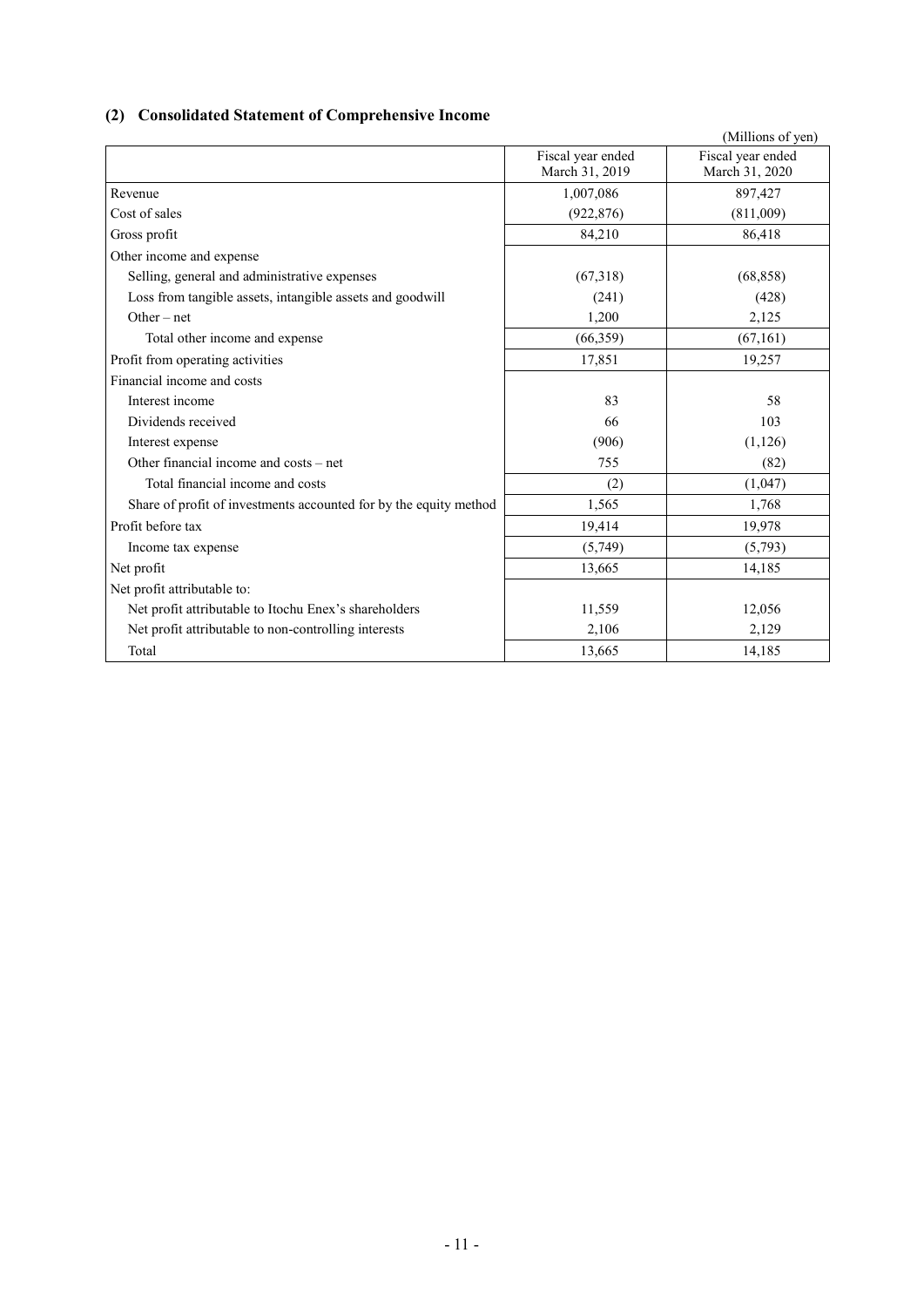|                                                                                 |                                     | (Millions of yen)                   |
|---------------------------------------------------------------------------------|-------------------------------------|-------------------------------------|
|                                                                                 | Fiscal year ended<br>March 31, 2019 | Fiscal year ended<br>March 31, 2020 |
| Other comprehensive income, net of tax effect                                   |                                     |                                     |
| Items that will not be reclassified to profit or loss                           |                                     |                                     |
| <b>FVTOCI</b> financial assets                                                  | (108)                               | (215)                               |
| Remeasurement of net defined benefit liability                                  | (175)                               | (90)                                |
| Other comprehensive income of investments accounted for by the<br>equity method | (54)                                | (41)                                |
| Items that may be reclassified to profit or loss                                |                                     |                                     |
| Exchange differences on translating foreign operations                          | (10)                                | (7)                                 |
| Cash flow hedges                                                                | 25                                  | 82                                  |
| Other comprehensive income of investments accounted for by the<br>equity method | (193)                               | 182                                 |
| Total other comprehensive income, net of tax effect                             | (515)                               | (89)                                |
| Comprehensive income                                                            | 13,150                              | 14,096                              |
| Comprehensive income attributable to:                                           |                                     |                                     |
| Comprehensive income attributable to Itochu Enex's shareholders                 | 11,127                              | 12,033                              |
| Comprehensive income attributable to non-controlling interests                  | 2,023                               | 2,063                               |
| Total                                                                           | 13,150                              | 14,096                              |
|                                                                                 |                                     | (Yen)                               |
| Earnings per share attributable to Itochu Enex's shareholders                   |                                     |                                     |

|        |                                 | ----- |
|--------|---------------------------------|-------|
|        |                                 |       |
| 102.40 | 106.81                          |       |
|        | $\hspace{0.1mm}-\hspace{0.1mm}$ |       |
|        |                                 |       |

|                                  |            | $-111$<br>TPT<br>N/I<br>. |
|----------------------------------|------------|---------------------------|
| Total tradı.<br>tradıng<br>tions | 260<br>,,, | 548<br>104                |

(Note) Total trading transactions are presented in accordance with the Japanese accounting practices. This item is voluntarily disclosed by the Company for investors' convenience and is not required to be disclosed under International Financial Reporting Standards ("IFRSs").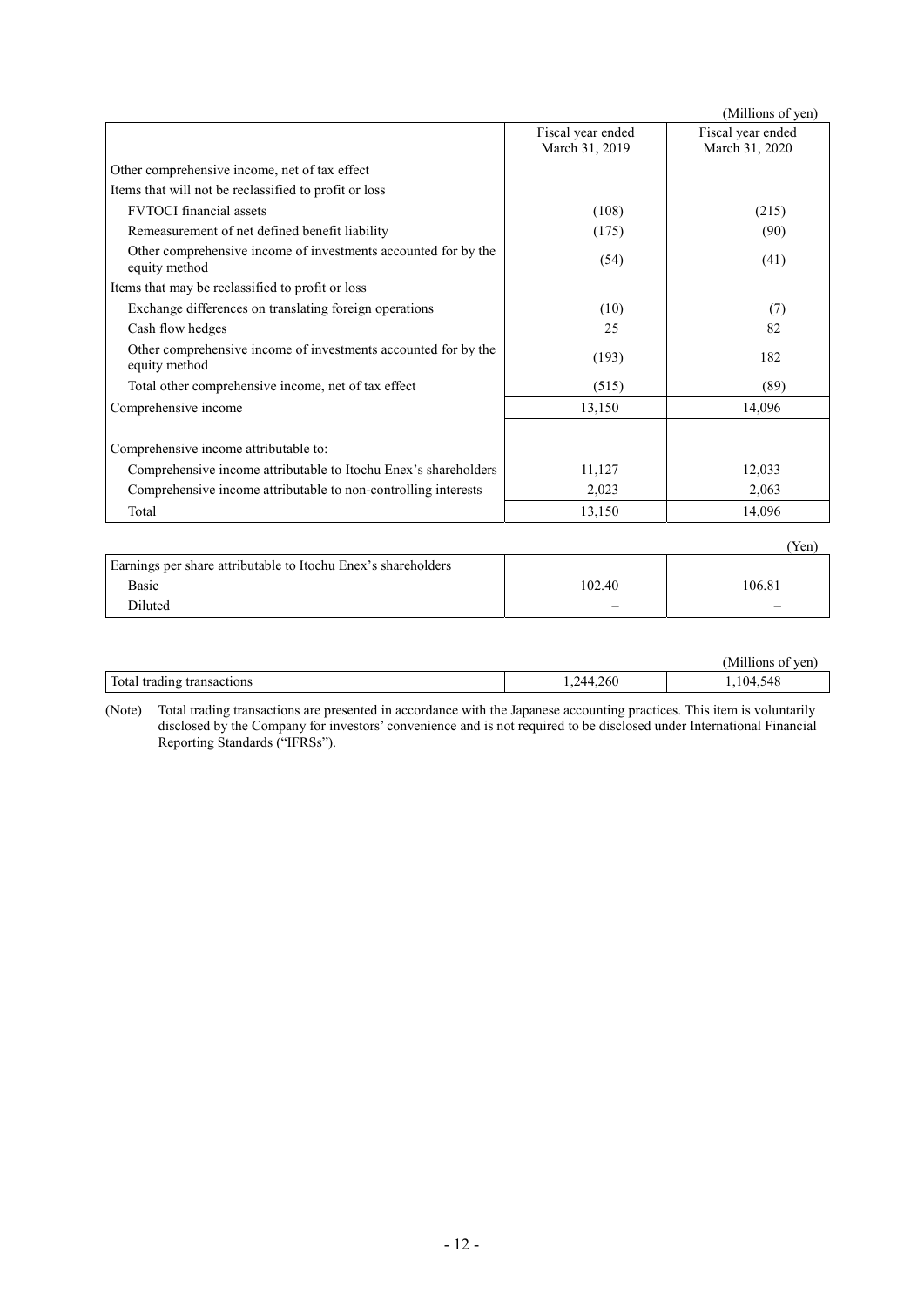# **(3) Consolidated Statement of Changes in Equity**

Fiscal year ended March 31, 2019

|                                                                                      |                 |                      |                      |                                  |                   |                                  |                                  | (Millions of yen) |
|--------------------------------------------------------------------------------------|-----------------|----------------------|----------------------|----------------------------------|-------------------|----------------------------------|----------------------------------|-------------------|
|                                                                                      |                 | Shareholders' equity |                      |                                  |                   |                                  |                                  |                   |
|                                                                                      | Common<br>stock | Capital<br>surplus   | Retained<br>earnings | Other<br>components<br>of equity | Treasury<br>stock | Total<br>shareholders'<br>equity | Non-<br>controlling<br>interests | Total equity      |
| Balance at April 1, 2018                                                             | 19,878          | 18,892               | 80,352               | (1,145)                          | (1,873)           | 116,104                          | 20,962                           | 137,066           |
| Net profit                                                                           |                 |                      | 11,559               |                                  |                   | 11,559                           | 2,106                            | 13,665            |
| Other comprehensive<br>income                                                        |                 |                      |                      | (432)                            |                   | (432)                            | (83)                             | (515)             |
| Comprehensive income                                                                 |                 |                      | 11,559               | (432)                            |                   | 11,127                           | 2,023                            | 13,150            |
| Transactions with owners                                                             |                 |                      |                      |                                  |                   |                                  |                                  |                   |
| Cash Dividends                                                                       |                 |                      | (4,971)              |                                  |                   | (4,971)                          | (459)                            | (5, 430)          |
| Acquisition of subsidiary<br>shares from non-<br>controlling interests<br>and others |                 | 23                   |                      |                                  |                   | 23                               |                                  | 23                |
| Changes due to additional<br>acquisitions and sales of<br>interests in subsidiaries  |                 |                      |                      |                                  |                   |                                  | (250)                            | (250)             |
| Transfer from other<br>components of equity to<br>retained earnings                  |                 |                      | (171)                | 171                              |                   |                                  |                                  |                   |
| Purchase and disposal of<br>treasury stock                                           |                 |                      |                      |                                  | (0)               | (0)                              |                                  | (0)               |
| Share-based payments                                                                 |                 | $\overline{7}$       |                      |                                  |                   | $\overline{7}$                   |                                  | $\overline{7}$    |
| Balance at March 31, 2019                                                            | 19,878          | 18,922               | 86,769               | (1,406)                          | (1, 873)          | 122,290                          | 22,276                           | 144,566           |

Fiscal year ended March 31, 2020

|                                                                                      |                      |                    |                      |                                  |                   |                                  |                                  | (Millions of yen) |
|--------------------------------------------------------------------------------------|----------------------|--------------------|----------------------|----------------------------------|-------------------|----------------------------------|----------------------------------|-------------------|
|                                                                                      | Shareholders' equity |                    |                      |                                  |                   |                                  |                                  |                   |
|                                                                                      | Common<br>stock      | Capital<br>surplus | Retained<br>earnings | Other<br>components<br>of equity | Treasury<br>stock | Total<br>shareholders'<br>equity | Non-<br>controlling<br>interests | Total equity      |
| Balance at April 1, 2019                                                             | 19,878               | 18,922             | 86,769               | (1,406)                          | (1,873)           | 122,290                          | 22,276                           | 144,566           |
| Cumulative effect of<br>accounting change                                            |                      |                    | (1,146)              |                                  |                   | (1,146)                          | (389)                            | (1, 535)          |
| <b>Restated balance</b>                                                              | 19,878               | 18,922             | 85,623               | (1, 406)                         | (1, 873)          | 121,144                          | 21,887                           | 143,031           |
| Net profit                                                                           |                      |                    | 12,056               |                                  |                   | 12,056                           | 2,129                            | 14,185            |
| Other comprehensive<br>income                                                        |                      |                    |                      | (23)                             |                   | (23)                             | (66)                             | (89)              |
| Comprehensive income                                                                 |                      |                    | 12,056               | (23)                             |                   | 12,033                           | 2,063                            | 14,096            |
| Transactions with owners                                                             |                      |                    |                      |                                  |                   |                                  |                                  |                   |
| Cash dividends                                                                       |                      |                    | (4,859)              |                                  |                   | (4,859)                          | (419)                            | (5,278)           |
| Acquisition of subsidiary<br>shares from non-<br>controlling interests<br>and others |                      |                    |                      |                                  |                   |                                  |                                  |                   |
| Changes due to additional<br>acquisitions and sales of<br>interests in subsidiaries  |                      |                    |                      |                                  |                   |                                  | 20                               | 20                |
| Transfer from other<br>components of equity to<br>retained earnings                  |                      |                    | (59)                 | 59                               |                   |                                  |                                  |                   |
| Purchase and disposal of<br>treasury stock                                           |                      |                    |                      |                                  | (0)               | (0)                              |                                  | (0)               |
| Share-based payments                                                                 |                      | 12                 |                      |                                  | 3                 | 15                               |                                  | 15                |
| Balance at March 31, 2020                                                            | 19,878               | 18,934             | 92,761               | (1,370)                          | (1, 870)          | 128,333                          | 23,551                           | 151,884           |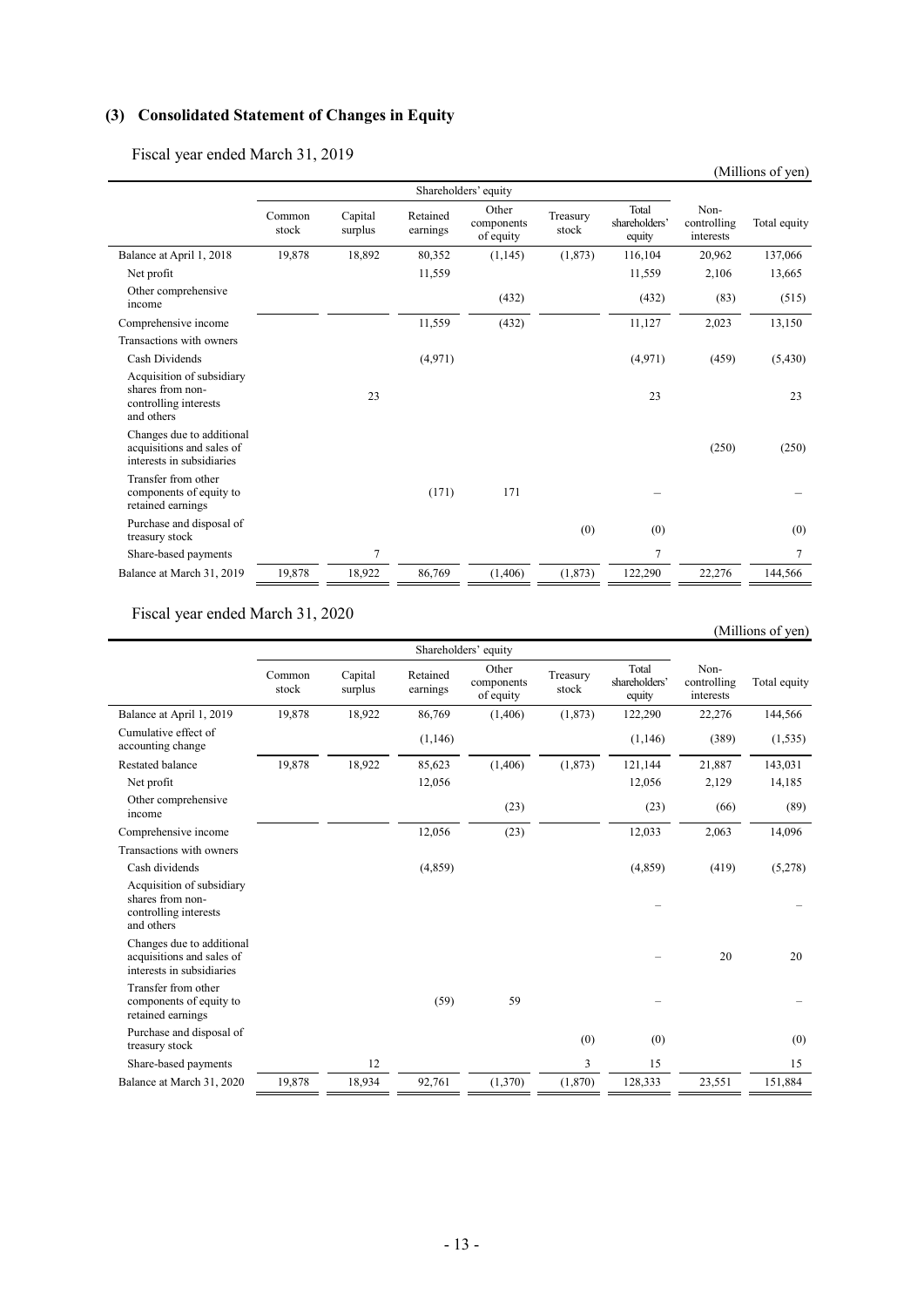## **(4) Consolidated Statement of Cash Flows**

|                                                                                                                 |                                     | (Millions of yen)                   |
|-----------------------------------------------------------------------------------------------------------------|-------------------------------------|-------------------------------------|
|                                                                                                                 | Fiscal year ended<br>March 31, 2019 | Fiscal year ended<br>March 31, 2020 |
| Cash flows from operating activities                                                                            |                                     |                                     |
| Profit before tax                                                                                               | 19,414                              | 19,978                              |
| Depreciation and amortization                                                                                   | 10,086                              | 19,580                              |
| Loss from tangible assets, intangible assets and goodwill                                                       | 241                                 | 428                                 |
| Financial income and costs                                                                                      | $\overline{c}$                      | 1,047                               |
| Share of profit of investments accounted for by the equity method                                               | (1,565)                             | (1,768)                             |
| Decrease in trade receivables                                                                                   | 13,602                              | 19,388                              |
| Decrease (increase) in inventories                                                                              | (4,667)                             | 8,814                               |
| Decrease in trade payables                                                                                      | (5,788)                             | (37,741)                            |
| Other $-$ net                                                                                                   | 2,935                               | 1,140                               |
| Dividends received                                                                                              | 406                                 | 1,613                               |
| Interest received                                                                                               | 85                                  | 56                                  |
| Interest expense                                                                                                | (838)                               | (1,126)                             |
| Income taxes paid                                                                                               | (8,510)                             | (5,836)                             |
| Income taxes refund                                                                                             |                                     | 2,533                               |
| Net cash flows provided by operating activities                                                                 | 25,403                              | 28,106                              |
| Cash flows from investing activities                                                                            |                                     |                                     |
| Purchase of investments (including investments accounted for by<br>the equity method)                           | (2,663)                             | (2,825)                             |
| Proceeds from sales and redemption of investments (including<br>investments accounted for by the equity method) | 103                                 | 5,201                               |
| Acquisition of subsidiaries, net of cash acquired                                                               |                                     | (5,566)                             |
| Proceeds from acquisition of subsidiaries                                                                       | 22                                  | 680                                 |
| Proceeds from sales of subsidiaries, net of cash acquired                                                       |                                     | 2,905                               |
| Payment for loans receivable                                                                                    | (907)                               | (1,017)                             |
| Collection of loans receivable                                                                                  | 752                                 | 1,316                               |
| Payments for purchase of property, plant and equipment and<br>investment property                               | (12, 883)                           | (11, 941)                           |
| Proceeds from sales of property, plant and equipment and<br>investment property                                 | 1,978                               | 2,616                               |
| Purchase of intangible assets                                                                                   | (832)                               | (1,980)                             |
| Proceeds from sales of intangible assets                                                                        | 193                                 | 22                                  |
| Decrease in deposits paid - net                                                                                 |                                     | 8,979                               |
| $Other - net$                                                                                                   | 827                                 | 199                                 |
| Net cash flows used in investing activities                                                                     | (13, 410)                           | (1,411)                             |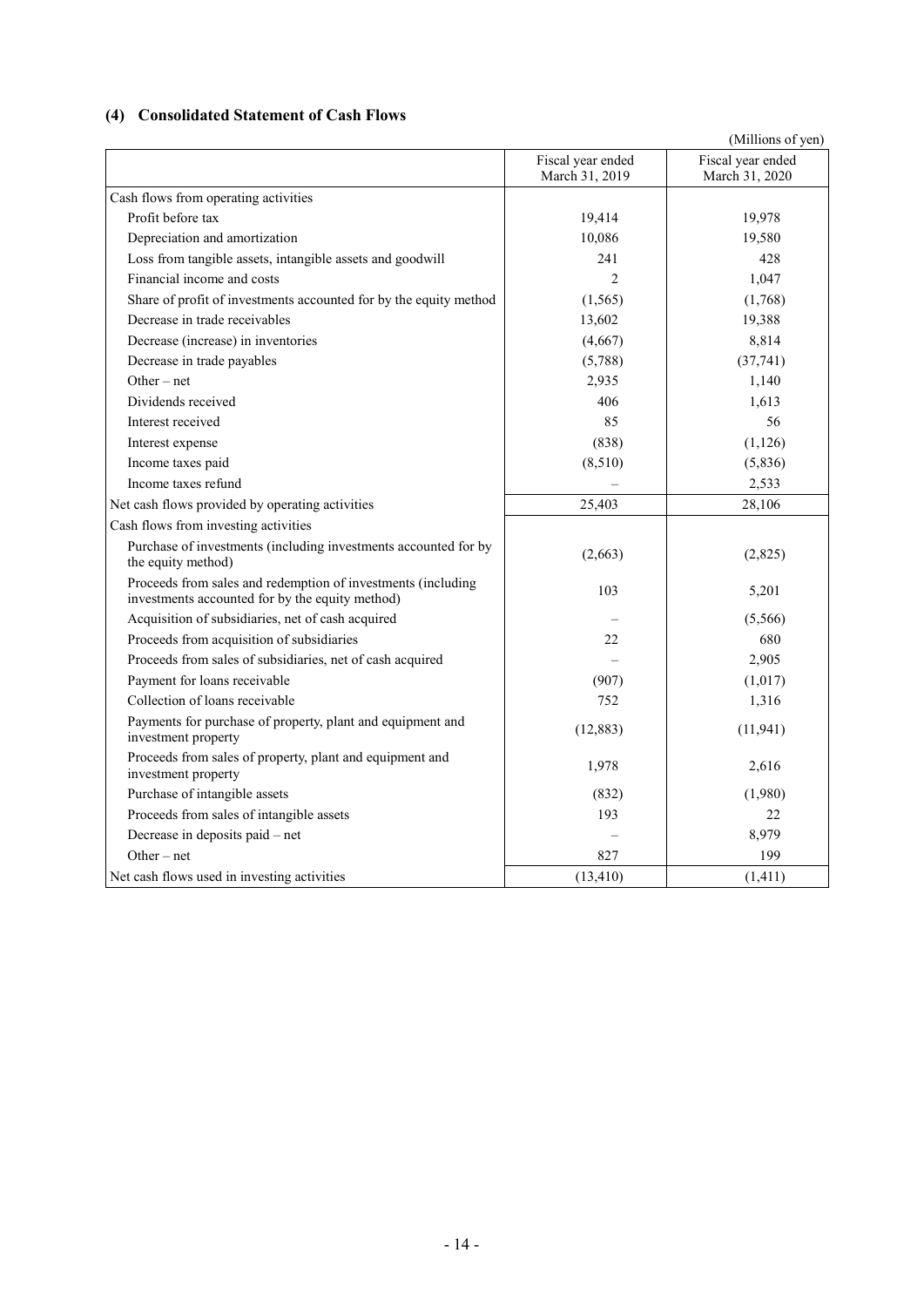|                                                                                                     |                                     | (Millions of yen)                   |
|-----------------------------------------------------------------------------------------------------|-------------------------------------|-------------------------------------|
|                                                                                                     | Fiscal year ended<br>March 31, 2019 | Fiscal year ended<br>March 31, 2020 |
| Cash flows from financing activities                                                                |                                     |                                     |
| Repayments of bonds and borrowings                                                                  | (3,963)                             | (8,381)                             |
| Repayments of lease liabilities                                                                     |                                     | (10, 804)                           |
| Net decrease in short-term borrowings                                                               | (6,311)                             | (1,753)                             |
| Payments for additional acquisitions of interests in subsidiaries<br>from non-controlling interests | (228)                               | (30)                                |
| Cash dividends paid to Itochu Enex's shareholders                                                   | (4,971)                             | (4,859)                             |
| Capital contribution from non-controlling interests                                                 | 75                                  | 50                                  |
| Cash dividends paid to non-controlling interests                                                    | (459)                               | (419)                               |
| Purchase of treasury stock                                                                          | (0)                                 | (0)                                 |
| Net cash flows used in financing activities                                                         | (15, 857)                           | (26, 196)                           |
| Net increase (decrease) in cash and cash equivalents                                                | (3,864)                             | 499                                 |
| Cash and cash equivalents at the beginning of the period                                            | 22,573                              | 18,725                              |
| Effect of exchange rate changes on cash and cash equivalents                                        | 16                                  | 19                                  |
| Cash and cash equivalents at the end of the period                                                  | 18,725                              | 19,243                              |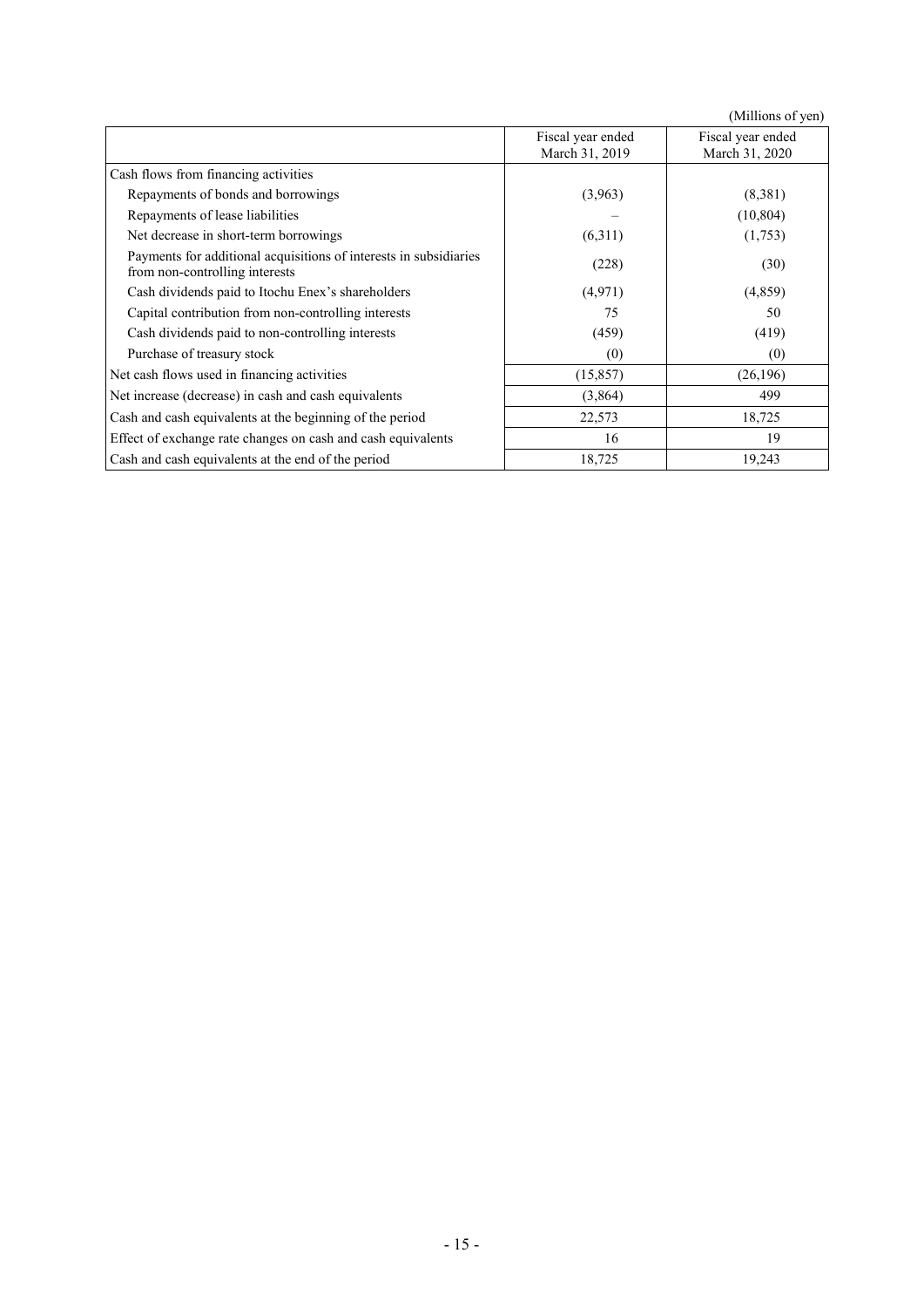#### **(5) Notes to Consolidated Financial Statements**

#### **Notes on Uncertainties of Entity's Ability to Continue as Going Concern**

No items to report.

#### **Changes in Accounting Policies**

From the fiscal year ended March 31, 2020, the following standard has been applied.

| Standard       | Title  | Description of new/amended<br>standards or interpretations |
|----------------|--------|------------------------------------------------------------|
| <b>IFRS 16</b> | Leases | Amendments to accounting for<br>lease contracts            |

Following the application of IFRS 16, for leases as lessee in cases where the contract is a lease or contains a lease, right-of-use assets and lease liabilities are recorded in the consolidated statement of financial position on the commencement date of the lease.

Lease liabilities are measured using the present value of unpaid lease payments. Lease payments are allocated to financial costs and repayments of lease liabilities based on the effective interest method with financial costs recognized in the consolidated statement of comprehensive income.

Right-of-use assets are measured at cost, with the acquisition cost on the commencement date of the lease being determined, and the asset being depreciated thereafter using the straight-line method over the period from the commencement date to the end of the asset's useful life or of the lease term, whichever is the shorter.

Furthermore, the Group has not recognized right-of-use assets and lease liabilities for leases of intangible assets, short-term leases with a lease term of less than 12 months, and leases for low-value assets. Lease payments related to the above are recognized as expense on either a straight-line basis or some other systematic basis to the total lease payments over the lease term.

In accordance with the transition under IFRS 16 upon its application, the Group has recognized the cumulative effect of initially applying IFRS 16 as an adjustment to the opening balance of retained earnings for the fiscal year ended March 31, 2020. The weighted average of the lessee's incremental borrowing rate applied to lease liabilities recognized in the consolidated statement of financial position as of the date of initial application of the standard is 0.5%.

A schedule reconciling the operating lease contracts disclosed as of the end of the previous fiscal year under IAS 17 "Leases" (hereinafter, "IAS 17") and the lease liabilities recognized in the consolidated statement of financial position as of the date of initial application of the standard is provided below.

|                                                                                  | Amount            |
|----------------------------------------------------------------------------------|-------------------|
|                                                                                  | (Millions of yen) |
| Noncancelable operating lease contracts disclosed (March 31, 2019)               | 6,168             |
| Operating leases discounted using the incremental borrowing rate (April 1, 2019) | 6,096             |
| Finance lease obligations disclosed (March 31, 2019)                             | 11,141            |
| Cancelable operating lease contracts, etc.                                       | 48,835            |
| Lease liabilities as of April 1, 2019                                            | 66,072            |

In applying IFRS 16, the Group has elected to apply the practical expedient provided in paragraph C3 of IFRS 16 to grandfather the assessment of whether a contract contains a lease under IAS 17 and IFRIC 4 "Determining whether an Arrangement contains a Lease."

With regard to leases previously classified as operating leases under IAS 17, these were recognized as right-of-use assets and lease liabilities on the date of initial application of IFRS 16, with lease liabilities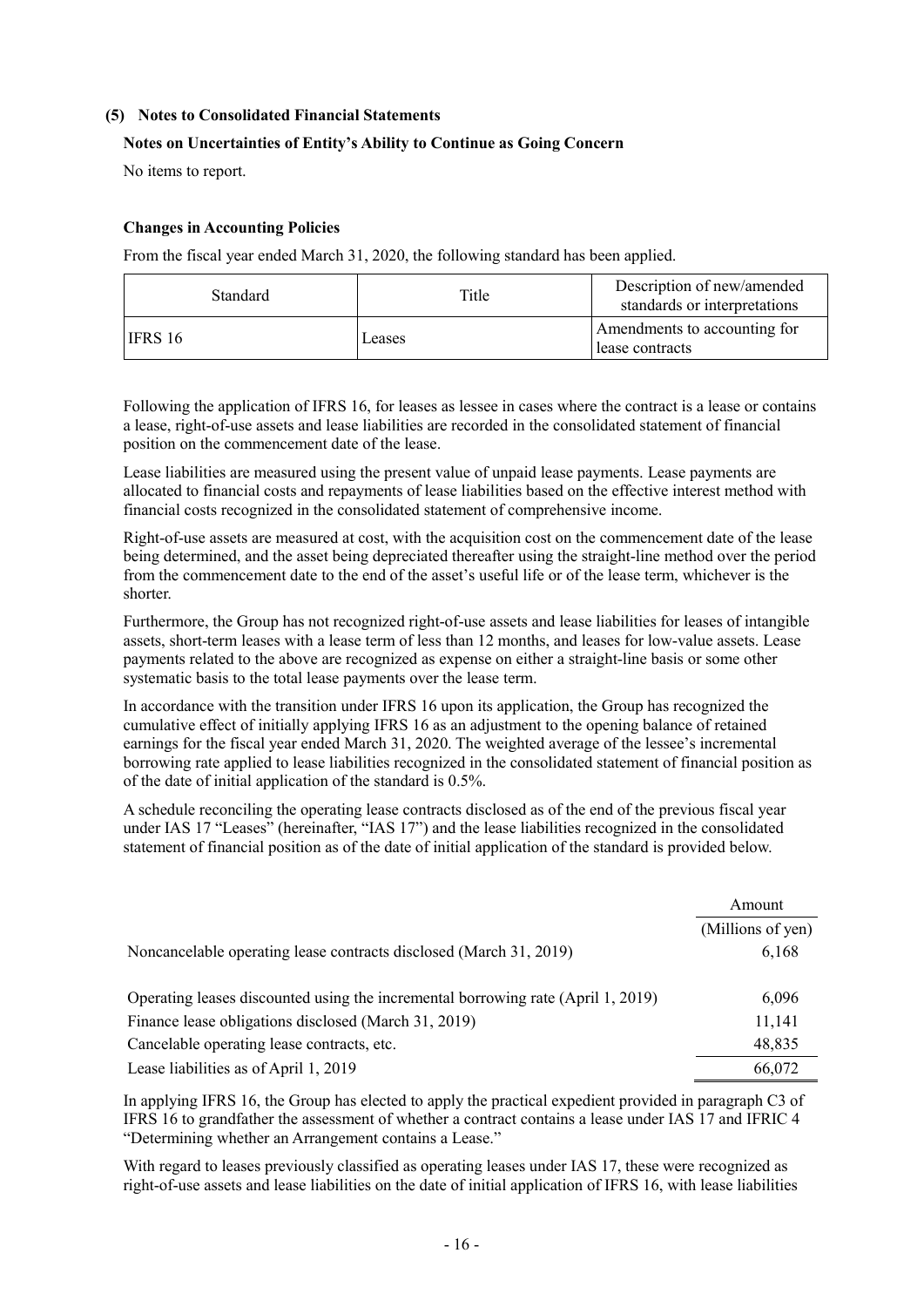measured using the present value of unpaid lease payments at commencement, discounted by the lessee's incremental borrowing rate as of the initial application of the standard. In addition, with regard to leases that were previously classified as finance leases under IAS 17, the book values of right-of-use assets and lease liabilities at the date of initial application of the standard are measured at the book value of lease assets and lease obligations respectively on the day directly before the date of initial application, based on IAS 17.

As a result, total assets increased by ¥53,395 million, lease liabilities increased by ¥54,931 million, while retained earnings decreased by ¥1,146 million as of the beginning of the fiscal year ended March 31, 2020.

In relation to the application of IFRS 16, the Group has elected to use the following practical expedients.

- Initial direct costs are excluded from the measurement of right-of-use assets performed at the date of the initial application of the standard.
- When computing the lease term in cases where the contract contains an option to extend or cancel the lease, etc., a post-facto decision shall be taken.

#### **Segment Information**

i) Outline of Reportable Segments

The reportable segments of the Group are components of the Group whose separate financial information is available. These segments are periodically evaluated by the Board of Directors in deciding how to allocate management resources and in assessing performance.

The Group is organized into business divisions, consolidating related businesses. Each business division plans strategies for each category of target customers and markets and develops business activities. The Group has four reportable segments that correspond to the business divisions, namely the "Home-Life Division," "Car-Life Division," "Industrial Business Division," and "Power & Utility Division."

The Home-Life Division engages in sales and services involving LP gas, kerosene, town gas (Nakatsu City, Oita Prefecture and Kanto region), industrial gas, electricity, household equipment, smart energy equipment, remodeling, residential lithium-ion electricity storage systems, pressure resistance inspection for gas containers and welding materials.

The Car-Life Division engages in sales and services involving gasoline, kerosene, diesel oil, electricity, automobiles, car rental, lifestyle and automotive products, import/export of petroleum products, and terminal tank rental.

The Industrial Business Division engages in sales and services involving gasoline, kerosene, diesel oil, fuel oil, LP gas, high-grade urea solution "AdBlue," asphalt, marine fuel, recycling of fly ash, and recovery and recycling of slop.

The Power & Utility Division is engaged in the sale of electricity (coal-fired, natural gas-fired, wind, hydropower, photovoltaic power) and steam, as well as in providing district heating services, comprehensive energy services, electricity/heat supply services, electric power supply/demand management services, and asset management business.

In the first quarter ended June 30, 2019, the now former Mobility Life Department was included in the Life & Industrial Energy Division.

In addition, in the third quarter ended December 31, 2019, the Life & Industrial Energy Division was reorganized into two divisions: the Car-Life Division and Industrial Business Division.

In line with this, the classification of reportable segments has been changed from the Home-Life Division, Life & Industrial Energy Division and Power & Utility Division to the Home-Life Division, Car-Life Division, Industrial Business Division and Power & Utility Division from the third quarter ended December 31, 2019.

Due to the change in segments, segment information for the previous fiscal year has been adjusted based on the classification of reportable segments after the change.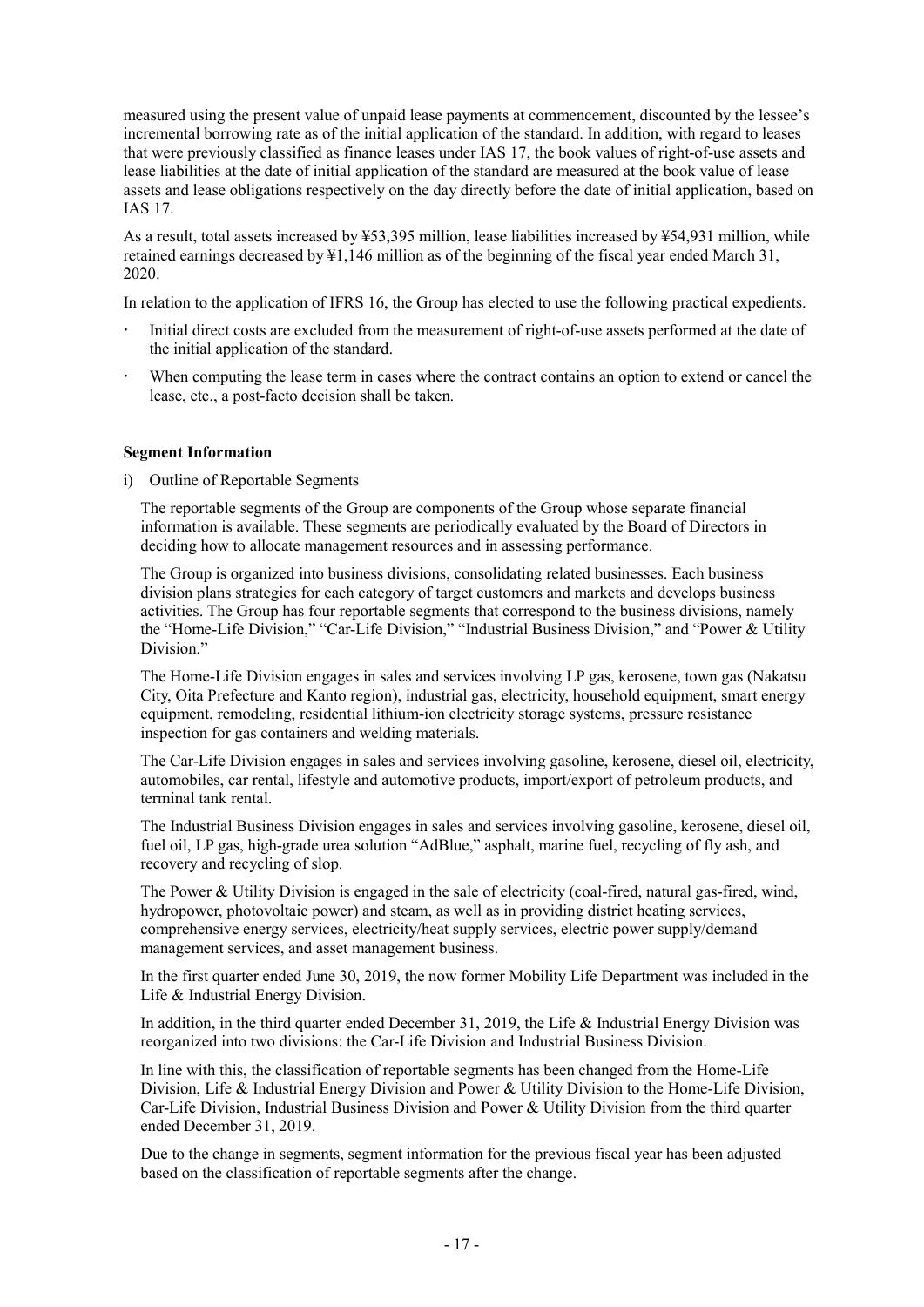#### ii) Information on Reportable Segments

#### Fiscal year ended March 31, 2019

|                                                                                |                       |                      |                                           |                                |           |                          | (Millions of yen) |
|--------------------------------------------------------------------------------|-----------------------|----------------------|-------------------------------------------|--------------------------------|-----------|--------------------------|-------------------|
|                                                                                |                       |                      | Reportable segment                        |                                |           |                          |                   |
|                                                                                | Home-Life<br>Division | Car-Life<br>Division | Industrial<br><b>Business</b><br>Division | Power &<br>Utility<br>Division | Total     | Adjustment               | Consolidated      |
| Revenue                                                                        |                       |                      |                                           |                                |           |                          |                   |
| Revenue from external<br>customers                                             | 94,350                | 624,329              | 194,948                                   | 93,459                         | 1,007,086 |                          | 1,007,086         |
| Intersegment revenue                                                           | 365                   | 9,187                | 7,778                                     | 5,969                          | 23,299    | (23, 299)                |                   |
| Total revenue                                                                  | 94,715                | 633,516              | 202,726                                   | 99,428                         | 1,030,385 | (23,299)                 | 1,007,086         |
| Gross profit                                                                   | 22,397                | 49,452               | 5,227                                     | 7,134                          | 84,210    | $\equiv$                 | 84,210            |
| Selling, general and<br>administrative expenses                                | (18, 927)             | (41,070)             | (2,722)                                   | (4,662)                        | (67, 381) | 63                       | (67,318)          |
| Profit (loss) from tangible<br>assets, intangible assets<br>and goodwill       | (172)                 | (192)                | (19)                                      | 324                            | (59)      | (182)                    | (241)             |
| Other profit (loss)                                                            | 257                   | 1,039                | (37)                                      | (67)                           | 1,192     | 8                        | 1,200             |
| Profit from operating<br>activities                                            | 3,555                 | 9,230                | 2,449                                     | 2,728                          | 17,962    | (111)                    | 17,851            |
| Financial income and costs                                                     | (24)                  | (258)                | (27)                                      | 516                            | 207       | (209)                    | (2)               |
| Share of profit (loss) of<br>investments accounted for<br>by the equity method | 1,251                 | 100                  | 39                                        | 175                            | 1,565     |                          | 1,565             |
| Profit before tax                                                              | 4,782                 | 9,072                | 2,461                                     | 3,419                          | 19,734    | (320)                    | 19,414            |
| Net profit attributable to<br>Itochu Enex's shareholders                       | 3,068                 | 5,150                | 1,705                                     | 1,970                          | 11,893    | (334)                    | 11,559            |
| Other items                                                                    |                       |                      |                                           |                                |           |                          |                   |
| Depreciation and<br>amortization                                               | (2,698)               | (2.919)              | (448)                                     | (3, 494)                       | (9,559)   | (527)                    | (10,086)          |
| Impairment loss                                                                | (251)                 | (216)                |                                           |                                | (467)     | (171)                    | (638)             |
| Total assets                                                                   | 65,584                | 153,117              | 36,217                                    | 82,439                         | 337,357   | 37,016                   | 374,373           |
| Investments accounted<br>for by the equity method                              | 18,774                | 534                  | 21                                        | 10,112                         | 29,441    |                          | 29,441            |
| Capital expenditures                                                           | 3,259                 | 1,818                | 683                                       | 6,660                          | 12,420    | 1,295                    | 13,715            |
| Total trading transactions                                                     | 105.112               | 813,267              | 228,946                                   | 96,935                         | 1.244.260 | $\overline{\phantom{0}}$ | 1.244.260         |

(Note) Intersegment transactions have been decided by reference to the market price.

The adjustment of negative ¥334 million to net profit attributable to Itochu Enex's shareholders represents corporate profit (loss) not allocated to reportable segments.

The adjustment of ¥37,016 million to total assets represents corporate assets not allocated to reportable segments. Total trading transactions are unaudited items voluntarily disclosed by the Company and represent the amount of sales in accordance with Japanese accounting practices.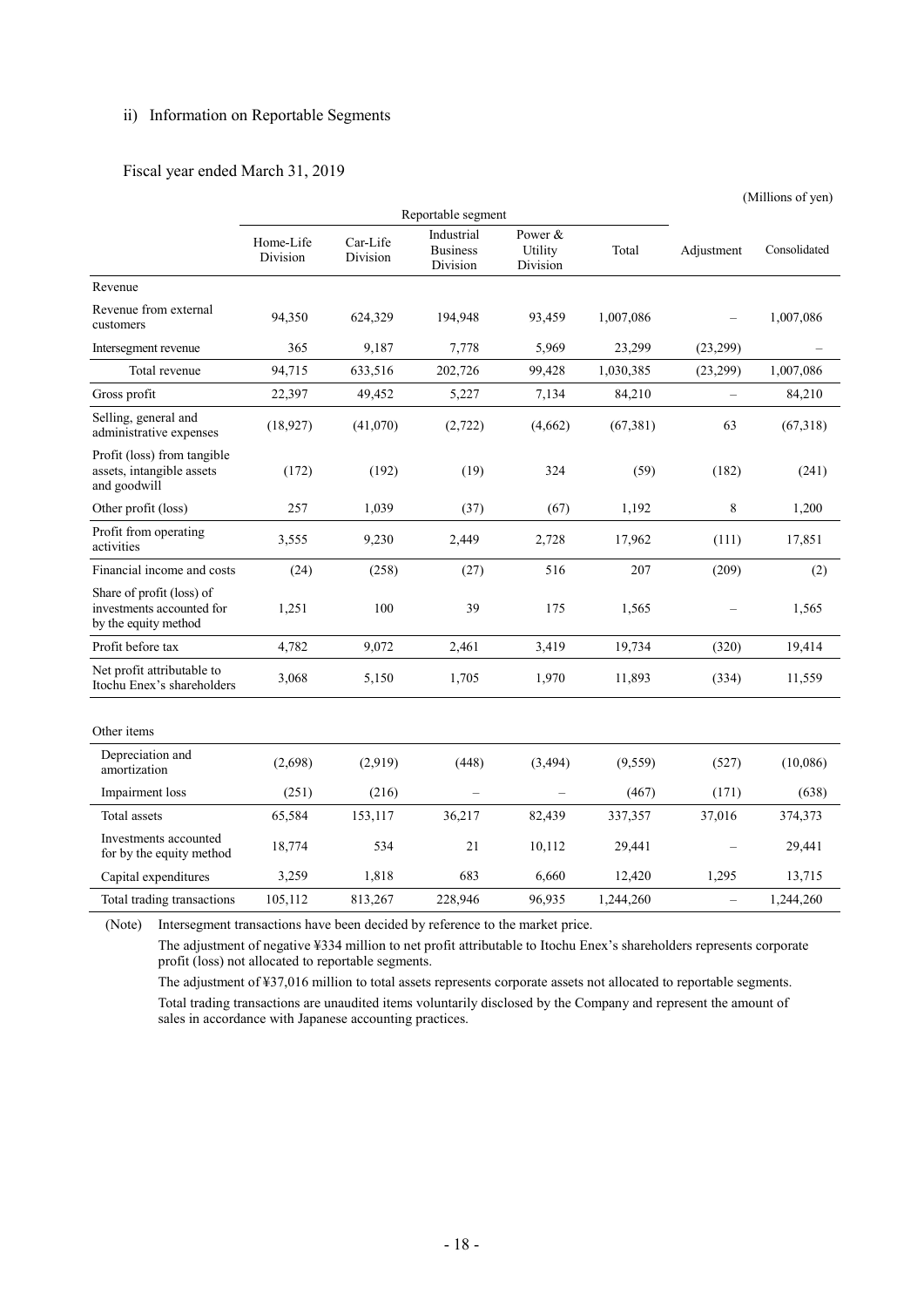#### Fiscal year ended March 31, 2020

(Millions of yen)

|                                                                                | Reportable segment    |                      |                                           |                                |           |                          |              |
|--------------------------------------------------------------------------------|-----------------------|----------------------|-------------------------------------------|--------------------------------|-----------|--------------------------|--------------|
|                                                                                | Home-Life<br>Division | Car-Life<br>Division | Industrial<br><b>Business</b><br>Division | Power &<br>Utility<br>Division | Total     | Adjustment               | Consolidated |
| Revenue                                                                        |                       |                      |                                           |                                |           |                          |              |
| Revenue from external<br>customers                                             | 89,084                | 542,697              | 175,154                                   | 90,492                         | 897,427   |                          | 897,427      |
| Intersegment revenue                                                           | 81                    | 14,174               | 9,188                                     | 3,615                          | 27,058    | (27,058)                 |              |
| Total revenue                                                                  | 89,165                | 556,871              | 184,342                                   | 94,107                         | 924,485   | (27,058)                 | 897,427      |
| Gross profit                                                                   | 21,958                | 49,221               | 5,624                                     | 9,615                          | 86,418    | $\overline{\phantom{0}}$ | 86,418       |
| Selling, general and<br>administrative expenses                                | (19, 449)             | (41,280)             | (2,926)                                   | (4,762)                        | (68, 417) | (441)                    | (68, 858)    |
| Profit (loss) from tangible<br>assets, intangible assets<br>and goodwill       | 172                   | (256)                | (19)                                      | (321)                          | (424)     | (4)                      | (428)        |
| Other profit (loss)                                                            | 118                   | 554                  | 131                                       | 1,293                          | 2,096     | 29                       | 2,125        |
| Profit from operating<br>activities                                            | 2,799                 | 8,239                | 2,810                                     | 5,825                          | 19,673    | (416)                    | 19,257       |
| Financial income and costs                                                     | (23)                  | (532)                | 23                                        | (415)                          | (947)     | (100)                    | (1,047)      |
| Share of profit (loss) of<br>investments accounted for<br>by the equity method | 825                   | 126                  | 30                                        | 787                            | 1,768     |                          | 1,768        |
| Profit before tax                                                              | 3,601                 | 7,833                | 2,863                                     | 6,197                          | 20,494    | (516)                    | 19,978       |
| Net profit attributable to<br>Itochu Enex's shareholders                       | 2,113                 | 4,584                | 1,977                                     | 3,537                          | 12,211    | (155)                    | 12,056       |
| Other items                                                                    |                       |                      |                                           |                                |           |                          |              |
| Depreciation and<br>amortization                                               | (3,759)               | (8,364)              | (1,380)                                   | (4,735)                        | (18, 238) | (1, 342)                 | (19,580)     |
| Impairment loss                                                                | (145)                 | (204)                |                                           | (144)                          | (493)     |                          | (493)        |
| <b>Total</b> assets                                                            | 67,240                | 164,239              | 33,291                                    | 91,921                         | 356,691   | 30,966                   | 387,657      |
| Investments accounted<br>for by the equity method                              | 19,049                | 511                  | 90                                        | 11,933                         | 31,583    |                          | 31,583       |
| Capital expenditures                                                           | 3,688                 | 3,220                | 150                                       | 5,992                          | 13,050    | 871                      | 13,921       |
| Total trading transactions                                                     | 98,328                | 706,719              | 206,332                                   | 93,169                         | 1,104,548 | $\equiv$                 | 1,104,548    |
|                                                                                |                       |                      |                                           |                                |           |                          |              |

(Note) Intersegment transactions have been decided by reference to the market price.

The adjustment of negative ¥155 million to net profit attributable to Itochu Enex's shareholders represents corporate profit (loss) not allocated to reportable segments.

The adjustment of ¥30,966 million to total assets represents corporate assets not allocated to reportable segments. Total trading transactions are unaudited items voluntarily disclosed by the Company and represent the amount of sales in accordance with Japanese accounting practices.